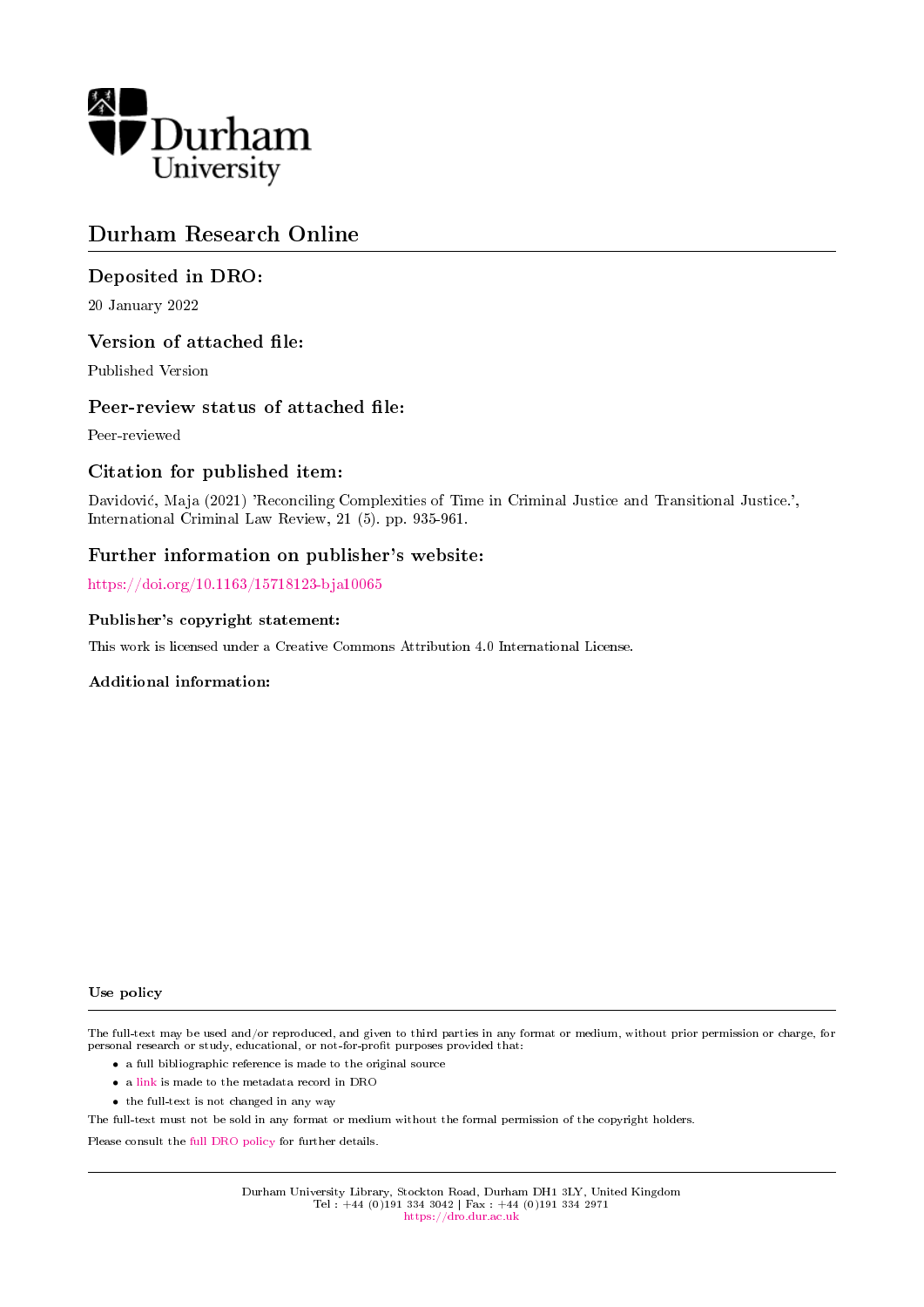

# **Reconciling Complexities of Time in Criminal Justice and Transitional Justice**

*Maja Davidović |* ORCID: 0000-0003-3135-1340 School of Government and International Affairs (SGIA), Durham University, Elvet Hill Rd, DH1 3TU Durham, UK *maja.davidovic@durham.ac.uk*

## **Abstract**

This article analyses complexities of time in transitional justice  $(T)$  and categorises the temporal dichotomies of tj processes as timeboundness/timelessness and linearity/circularity, challenging the dominant linear conception of time in the field. Criminal justice, as the most dominant tj pillar, is seen as timebound, battling with the passage of time to avoid justice being denied or delayed. By its procedural nature, criminal justice is less capable of addressing any circularity or repetition of violence but rather treats acts of violence as ruptures in linear time. Field research in Bosnia and Herzegovina shows that the less conventional tj processes of education and memorialisation are often given the normative content of timelessness and utilised for their capacity to capture some of the repetition of harm. In addition to establishing these distinct temporal regimes and noting any conflicts between them, the article seeks to reconcile them by repositioning criminal justice within TJ as a factual and legitimating foundation for education and memorialisation.

## **Keywords**

criminal justice – education – memorialisation – temporality – Bosnia and Herzegovina

### **1 Introduction**

The common conceptualisation of 'transition' in transitional justice  $(T)$  suggests linearity of time across three definite points: the past, the present, and the future. This linear time has been temporarily ruptured by a 'transitional'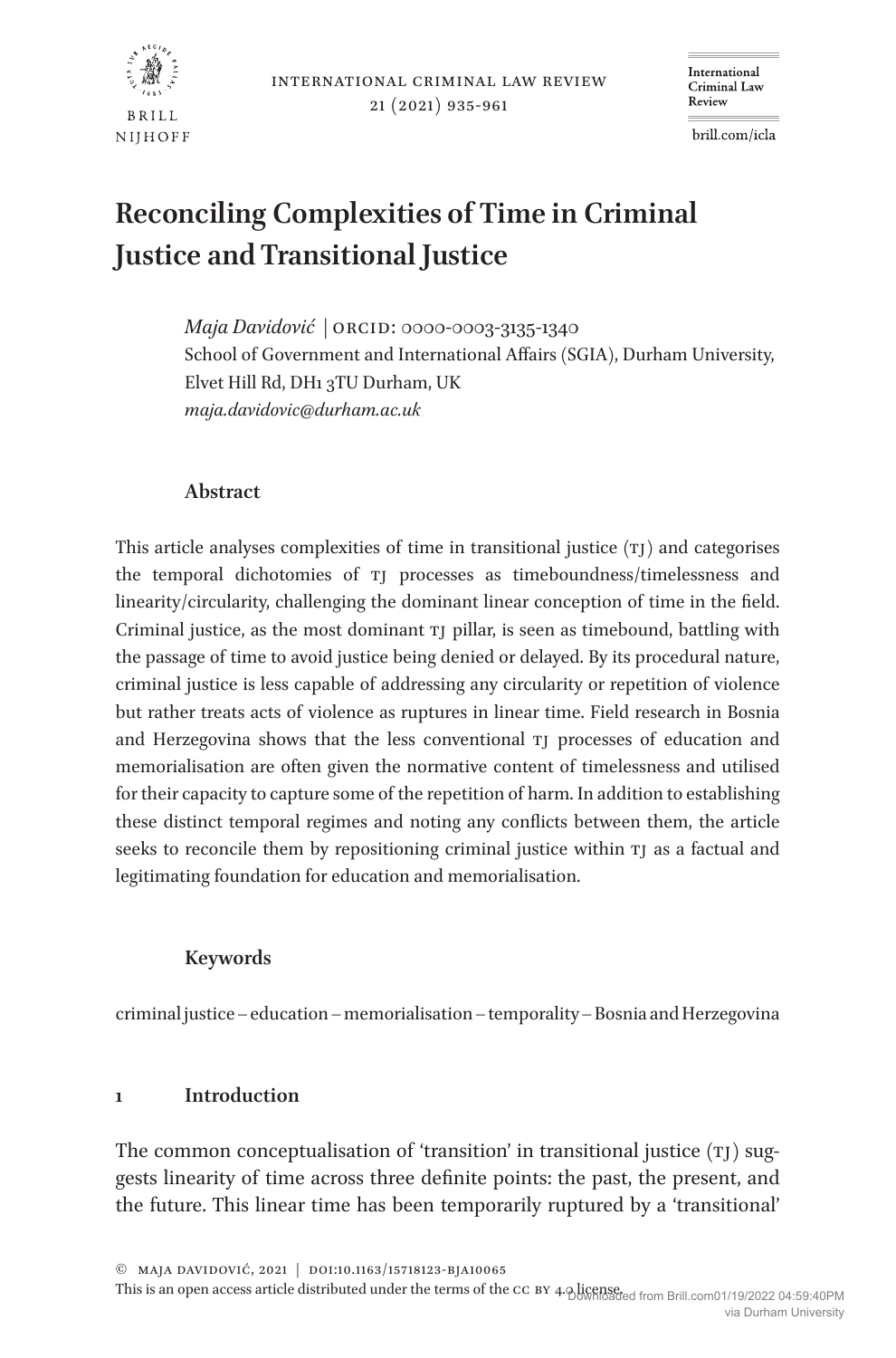period from the past to the future.<sup>1</sup> Paradigmatic transitional justice,<sup>2</sup> which employs such linearity, concerns radical shifts from old, violent regimes to new, transformed, and peaceful ones. The claimed backward- and forward-looking orientations of tj, whereby tj seeks to both repair the past and ensure future violations are prevented are prime examples of this interest.3 The 'two-way' gaze of  $Tj<sup>4</sup>$  theoretically underpins much of  $Tj$  work that frequently assumes that 'dealing' with the past will serve as a clarification of the present and a guide to the future.5

A limited collection of critical voices in tj scholarship challenges this dominant linear narrative by pointing to expanded and multiple temporalities in transition.<sup>6</sup> Hansen, for example, challenges the conceptualisation of transition as a limited and exceptional 'window of opportunity' by conceiving transitional justice as inclusive of times pre- and post-transitions.7 In a study on Mozambique, Igreja notes the existence of multiple temporalities that constitute indigenous understandings and practices of justice and are furthermore contested over time.8 In her analysis of temporalities of victimhood in South Africa, Mueller-Hirth similarly argues time and victimhood are constructed as continuous and not temporary or linear, with victims/survivors being unable or unwilling to always clearly differentiate between violent past and non-violent present, or between past and present violence.9 Mueller-Hirth notes a disparity between the

<sup>1</sup> Z. Miller, '(Re)Distributing Transition', 7(2) *Int. J. Transit. Justice* (2013) 370–380.

<sup>2</sup> I employ Dustin Sharp's term 'paradigmatic transitional justice' to describe the dominant stream of tj that has prioritised civil and political rights and legal responses to justice. As Sharp argues, such priorities became 'the normalized 'default'' for scholars and practitioners alike. D.N. Sharp, 'What Would Satisfy Us? Taking Stock of Critical Approaches to Transitional Justice', 13(3) *Int. J. Transit. Justice* (2019) 570–589, p. 571.

<sup>3</sup> R. Teitel, *Transitional Justice* (Oxford University Press, Oxford, 2000).

<sup>4</sup> L. Davies, 'Justice-sensitive Education: The Implications of Transitional Justice Mechanisms for Teaching and Learning', 53(3) *Comp. Educ.* (2017) 333–350, p. 333.

<sup>5</sup> T.D. Peters, R. de Silva-Wijeyeratne and J. Flood, 'Disruption, Temporality, Law: The Future of Law and Society Scholarship?', 26(4) *Griffith Law Rev.* (2017) 459–468, pp. 459–460.

<sup>6</sup> For a comprehensive collection of work on multiple temporalities, *see* N. Mueller-Hirth and S. Rios Oyola (eds.), *Time and Temporality in Transitional and Post-Conflict Societies* (Routledge, Abingdon, 2018).

<sup>7</sup> T. Obel Hansen, 'The Time and Space of Transitional Justice', in C. Lawther, L. Moffett and D. Jacobs (eds.) *Research Handbook on Transitional Justice* (Edward Elgar, Cheltenham, 2017), pp. 34–51.

<sup>8</sup> V. Igreja, 'Multiple Temporalities in Indigenous Justice and Healing Practices in Mozambique', 6(3) *Int. J. Transit. Justice* (2012) 404–422.

<sup>9</sup> N.Mueller-Hirth, 'Temporalities of Victimhood: Time in the Study of Postconflict Societies', 32(1) *Sociol. Forum* (2017) 186–206, pp. 188–189.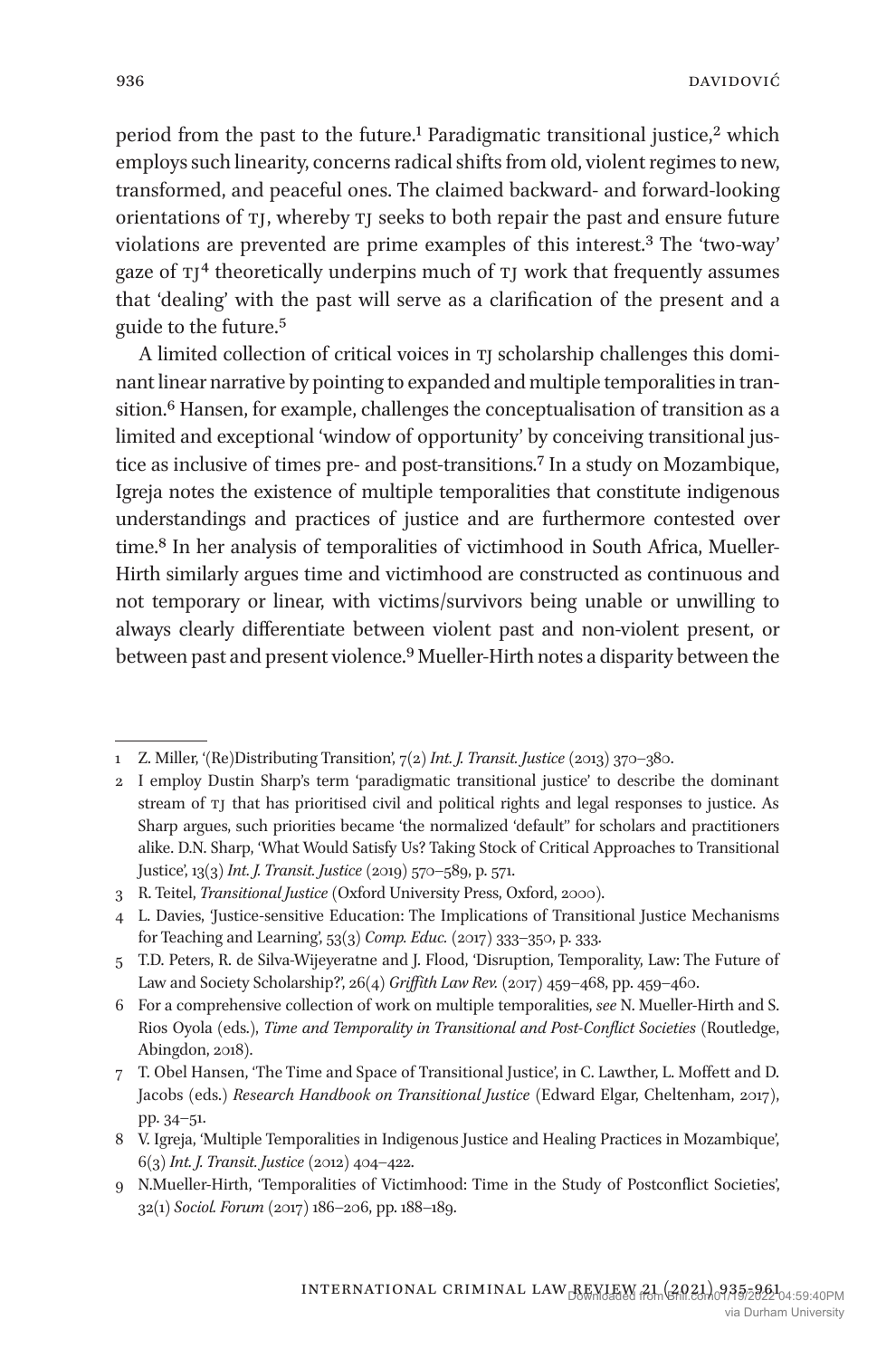fast-paced demands of national reconciliation and victims/survivors' individual 'pace of healing,' further conceptualising this as 'temporal conflicts'.10

This article builds on these establishments of multiple temporalities and temporal conflicts in transitional justice by examining temporal dichotomies of time-boundness/timelessness and linearity/circularity in Bosnia and Herzegovina (BiH). These conflicts arise, as Mueller-Hirth asserts, from 'differences in experiences, constructions, and uses of time,' some of which emerge as dominant and subsequently marginalise certain groups and their temporal lived experiences.11 The novelty this article introduces for the scholarship on temporality and TI is its analytical focus on several TI mechanisms and processes thereby seeking to theorise temporal dichotomies within the infrastructure of transitional justice. The article analyses three pillars of transitional justice, namely, criminal justice, memorialisation, and education. Paradigmatic TJ's preoccupation with criminal justice is the most representative manifestation of the dominant, linear, backward- and forward-looking conception of temporality.12 The centrality of the criminal justice pillar is reflected in both theory and practice. To name a couple of examples, the Nuremberg trials are a foundational moment for both international criminal law and transitional justice, while, according to Teitel, the most recognised symbol of the steady-state of TJ is the operationalisation of the International Criminal Court.<sup>13</sup> In this article, I argue that the key temporal characteristics of criminal justice are time-boundness, as it embodies finite duration to avoid justice being delayed or denied, and linearity, seeing how criminal justice treats violence as singular episodes of rupture, sudden breaks in linear time with clear lines between start and end.

It is further contended that these two traits, characteristic of the legal ways of thinking, have mistakenly been promoted as characteristics of TJ in general, based on the influence of criminal justice as a key pillar of TJ. Time has no objective temporal content but is instead given meaning subjectively. As such, arguing that temporality of the totality of transitional justice is objectively linear and timebound fails to fully capture experiences of time and violence in transitional societies. This article subsequently maintains that the processes of education and memorialisation, less commonly researched and theorised in tj, are perceived as having temporal attributes of timelessness and circularity that oppose and seemingly conflict the temporal regimes of criminal

<sup>10</sup> *Ibid*.

<sup>11</sup> *Ibid.,* p. 188.

<sup>12</sup> Miller, *supra* note 2.

<sup>13</sup> R. Teitel, 'Transitional Justice Genealogy', 16 *Harvard Human Rights J.* (2003) 69–94, p. 90.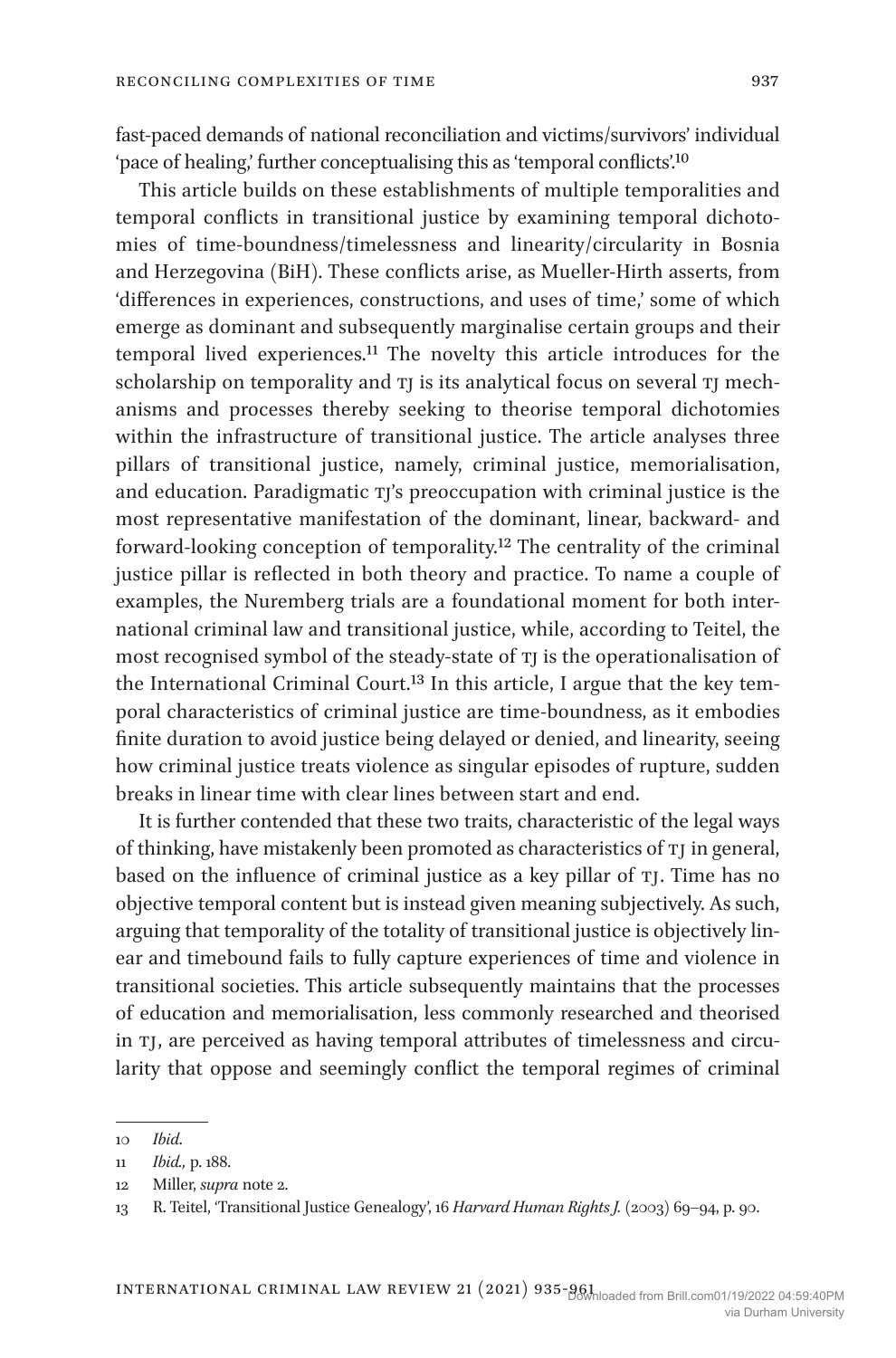justice. The normative temporal content attached to processes of education and memorialisation, unlike criminal justice, portrays attempts to show violence as circular and repetitive, harm as continuous, and alternative forms of justice as ongoing. Moreover, these processes are constructed as timeless for their capacity to transcend both the present moment and the passage of time, lasting beyond the lifetimes of interlocutors.

This article's contributions lie in its assessment of temporal dualisms between a core, field-defining mechanism and processes that seek to accommodate some of the temporal omissions of the paradigmatic, project-prone transitional justice. I therein further complicate the studies of temporality in tj by presenting not one but two seemingly irreconcilable dualisms of linearity and circularity and time-boundness and timelessness. Although these dualisms are not new in the philosophy of time<sup>14</sup> or social sciences and humanities,<sup>15</sup> they are less discussed jointly in tj. An analysis of these temporal dichotomies together allows this article to investigate multiple temporalities as contingent on one's relation towards the past as well as the future and understandings of time in relation to violence and justice. Furthermore, it helps identify certain 'grey areas' among and across temporal regimes, showing how temporal limitations of criminal justice, education, and memorialisation, respectively, can be ameliorated through temporal regimes' interactions in practice. Out of this analysis emerges a proposition about how these temporal conflicts can be reconciled in practice, as the article positions criminal justice as a factual and legitimating foundation for education and memorialisation. The proposed accommodation of multiple temporalities is made possible through the complication of temporal regimes in transitional justice. The resulting theoretical framework, built on extensive empirical work, may be useful for future developments of international criminal justice that aspire to be harmonious and 'in time' with local practices. The findings also bear relevance for tj practice aspiring to promote holistic approaches. This holism requires sequencing of tj processes as well as continuously negotiating their interconnectedness over the *longue durée* of transitional justice, a long-time span spreading beyond the short-term mandates of tj mechanisms. Such *longue durée,* inclusive of

<sup>14</sup> As Barbara Adam explains, Plato himself constructed a temporal duality of *phenomena* and *noumena*. While phenomena are time-constrained, visible, tangible, and with a prospect of an eventual end, noumena are timeless. Noumena, the ideas about the phenomena, their very essence and form were seen as atemporal by Plato. B. Adam, *Time* (Polity, Cambridge, 2004), pp. 26–27.

<sup>15</sup> For example, in political theory, *see* discussion about J.G.A. Pocock's work, W.S. Corlett Jr., 'Pocock, Foucault, Forces of Reassurance', 17(1) *Polit. Theor.* (1989) 77–100; in art, *see* J.P. Hodin, 'The Timeless and the Timebound in Art', 16(4) *J. Aesthet. Art Crit.* (1958) 497–502.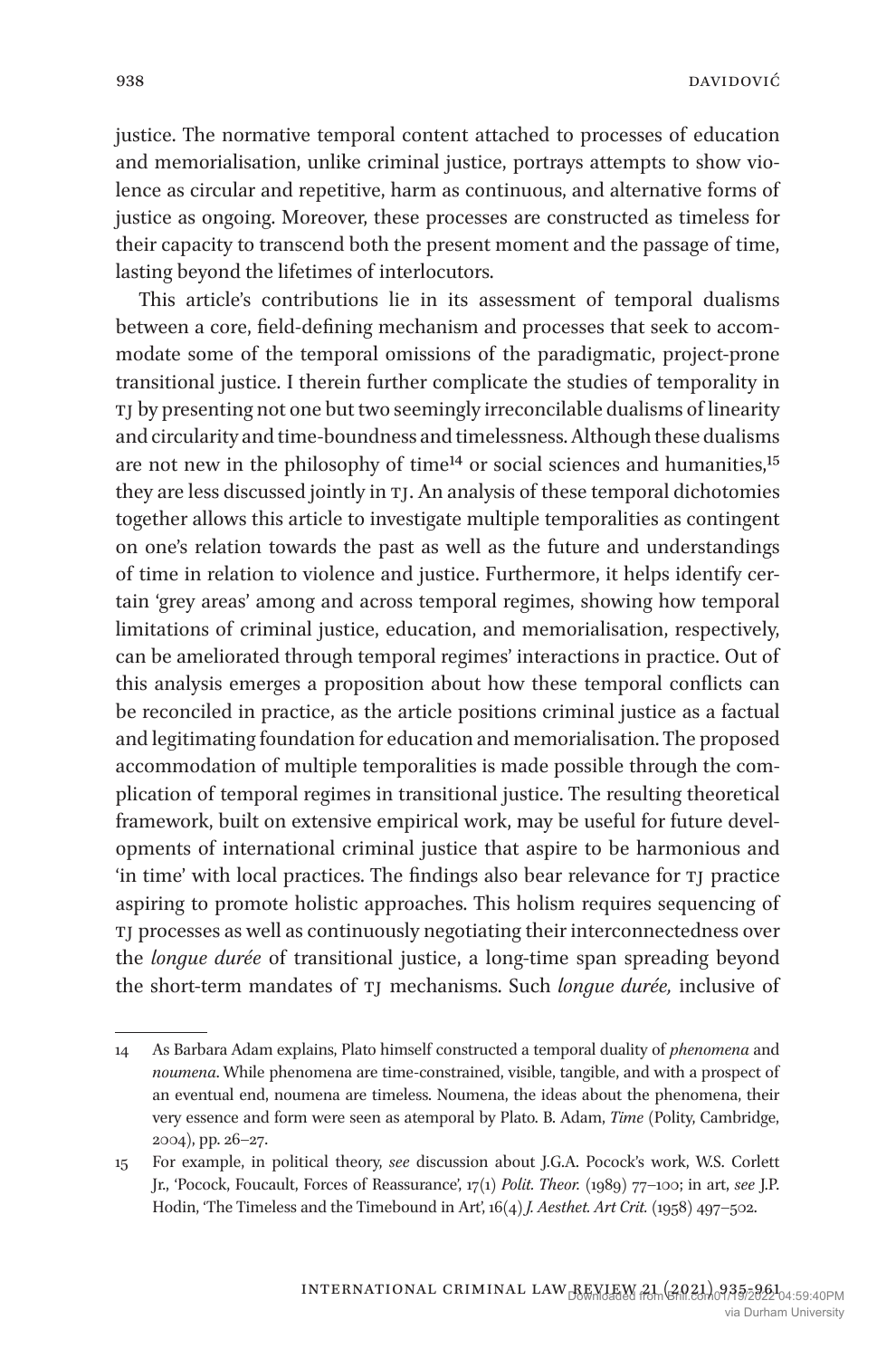seemingly timeless processes of memorialisation and education will also transcend and bridge TJ's episodes of 'ruptures', sudden breaks in linear time during which prosecutable violent acts occurred.16

These promises warrant a brief note on methodology. Both the establishing of temporal dualisms and their reconciliation are informed by field research in Bosnia and Herzegovina, a country that 'exemplifies contemporary transitional justice' with its multiple contemporary practices, many of which have already completed their mandates.17 With respect to criminal justice, this article focuses on criminal trials as 'the icon of the rule of law'.18 The work of the International Criminal Tribunal for the former Yugoslavia (ICTY) in this country has been complemented by domestic courts, most notably the Court of BiH which has primary jurisdiction regarding war crimes prosecutions and runs a special War Crimes Section.19 While the Court of BiH hears top priority war crimes cases that are not taken up by or were redirected from the ICTY, a small number of less complex cases are heard before canton and municipal courts, most of them in cities of Banja Luka, Brčko, and Bihać.20 Education for the purposes of this article operates of formal, non-formal and informal levels<sup>21</sup> and concerns education about the conflict or aspects of it, through history classes or other formats such as seminars and summer schools. The discussion on memorialisation, due to the scope and (pandemic) time of this research, has prioritised physical aspects of memorialisation such as monuments and memorial sites, most of which had been documented by the Center for Non-Violent Action (cna), an ngo based in Sarajevo and Belgrade.22 The dichotomies in tension make a claim that the temporal regimes, and not

<sup>16</sup> O. Harris, 'Braudel: Historical Time and the Horror of Discontinuity', 57 *Hist. Workshop J.* (2004) 161–174, pp. 161–162; A. Castillejo-Cuéllar, 'Historical Injuries, Temporality and the Law: Articulations of a Violent Past in Two Transitional Scenarios', 25(1) Law Crit. (2015) 47–66.

<sup>17</sup> K. Campbell, 'Reassembling International Justice: The Making of "the Social" in International Criminal Law and Transitional Justice', 8(1) *Int. J. Transit. Justice* (2014) 53–74, p. 66.

<sup>18</sup> S.S. Silbey, 'After Legal Consciousness', 1 *Annu. Rev. Law Soc. Sci.* (2005) 323–368, p.331.

<sup>19</sup> Law on State Court of Bosnia and Herzegovina (Official Gazette BiH No. 49/09, amend. 74/09, 97/09).

<sup>20</sup> osce, *Mapa procesurianih ratnih zločina u BiH*, available online at https://maparz. pravosudje.ba/bhs (accessed 8 July 2020).

<sup>21</sup> These would include, *inter alia*, outreach activities that spread awareness about tj, informal educational spaces such as museums and memorials, and formal education institutions such as schools. *See* M.J. Bellino, Julia Paulson and Elizabeth Anderson Worden, 'Working through Difficult Pasts: Toward Thick Democracy and Transitional Justice in Education', 53(3) *Comp. Educ.* (2017) 313–332, p. 317.

<sup>22</sup> Centar za nenasilnu akciju, *RAT SJEĆANJA. Istraživanje o Mjestima Stradanja i Sjećanja Na Rat u BiH* (Centar za nenasilnu akciju, Sarajevo and Belgrade, 2018).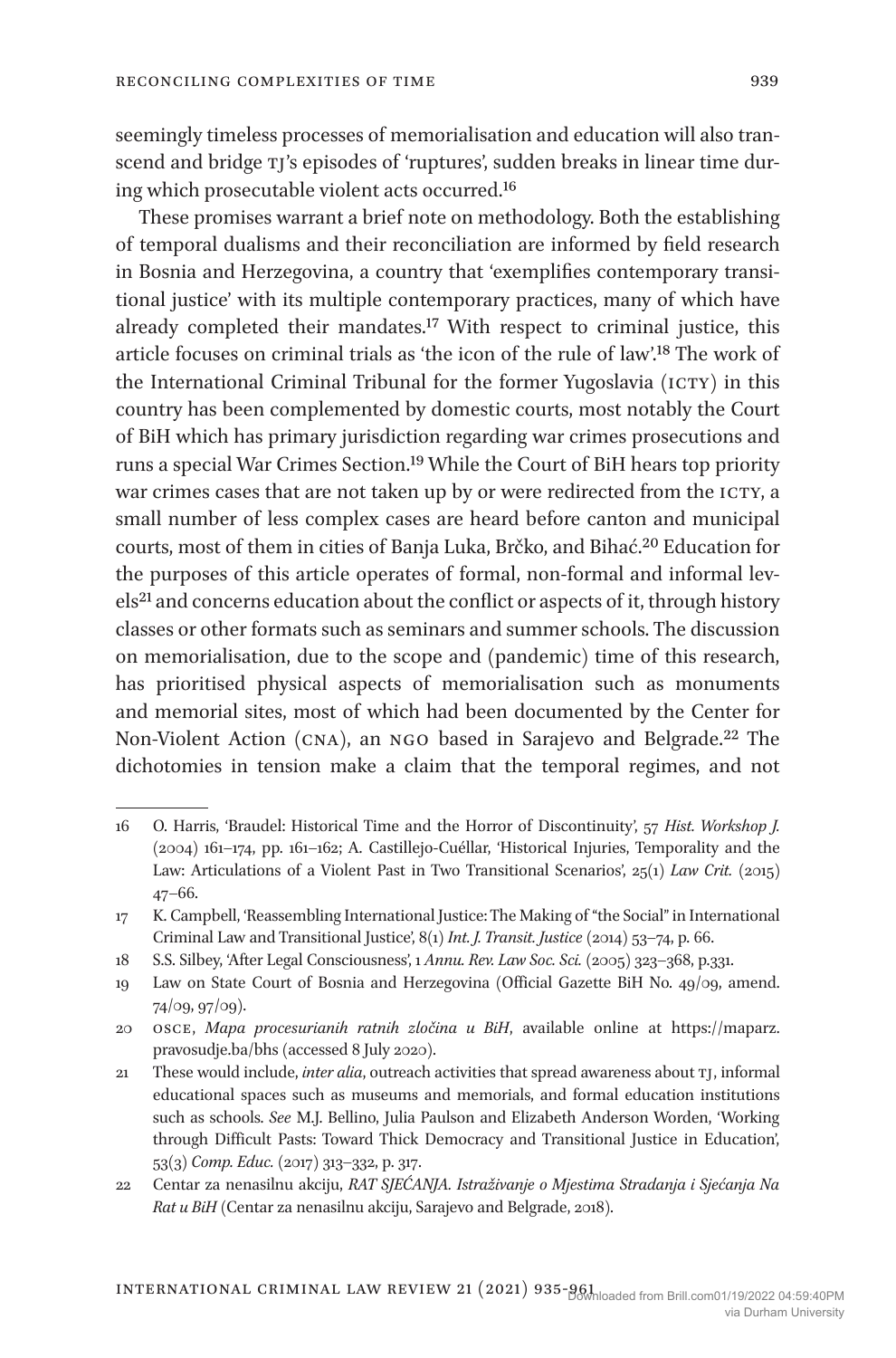necessarily the substance of these three processes are in clash. Finally, my field research, from which the following theorisation stems, involved semi-structured interviews with  $48$  local and international  $TJ$  actors in BiH. These included 15 judges, prosecutors, and legal experts, while other actors are classified as civil servants, ngo representatives, international organisations (io) representatives, curators, and academics. I also conducted in-person observations of three war crimes trials before the Court of BiH between November 2019 and February 2020.

The article proceeds as follows. Section 2 offers a review of the theoretical underpinnings of time in transitional justice. Section 3 introduces numerous empirical examples to support the claim that criminal justice is time-bound and that it treats violent acts as ruptures in linear time, failing to fully capture lived experiences of time, justice, and violence. I further nuance these temporal limitations and explain how some of the blurring of temporal regimes occurs. The subsequent section explores memorialisation and education, making an argument for their timelessness and capacity to speak for circularity and repetition of violence. In Section 5, it is suggested that reconciliation of the two temporal regimes occurs when education and memorialisation become fora for more permanent visibility of both recognition and accountability that stem from criminal justice.

#### **2 On Time and Transitional Justice**

The dominant narrative of linearity of time found in  $T<sub>I</sub>$  is characteristic of the measuring of time in Western societies, linked to the birth and development of technology and the mechanical clock.<sup>23</sup> With the wide acceptance of the clock, time became perceived as quantifiable, measurable, expressed in simple numbers, 'unaffected by the transformation it describes'.24 Most prominently, Isaac Newton thought of this measurable time as *objective*, absolute, unchangeable, flowing linearly without interruptions.25 In this linear perception of time, the future becomes something that could be predicted and expected based on a steady repetition of the same events at particular times of the day, week, or year.26

<sup>23</sup> Adam *supra* note 15. *See also* B. Adam, *Time and social theory* (Polity, Cambridge, 1994).

<sup>24</sup> *Ibid*., p. 30.

<sup>25</sup> *Ibid*., pp. 29–31.

<sup>26</sup> *Ibid*., p. 43.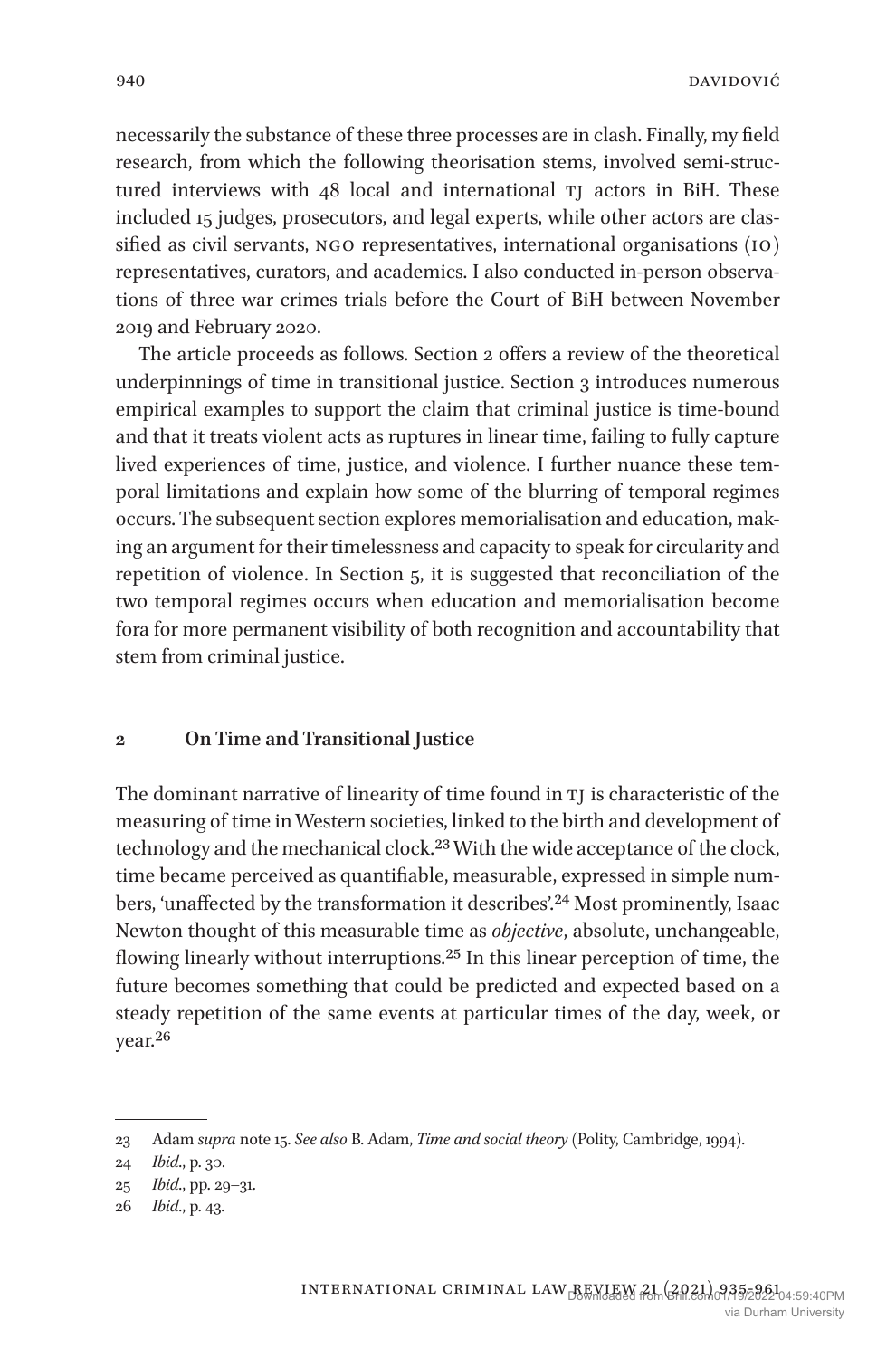The dual orientation of transitional justice as both backward- and forward-looking manifests linear, objective and measurable time. Teitel famously conceives of law in tj as 'caught between the past and the future, between backward-looking and forward-looking, between retrospective and prospective'.27 One of the main conundrums Teitel deals with is the paradox of law in transition, whereby law not only provides order and stability as per ordinary times but also enables transformation, an improved future. Legal transitional responses, therefore, bridge the past and the future. Almost by default, the scholarship that followed Teitel's work saw TJ as both past and future-oriented. Many individual TJ mechanisms are said to be able to be both backward- and forward-looking.<sup>28</sup> Two central premises for the field of TJ today stem from this theorisation. First, legal tools for dealing with the past, such as criminal trials, as positioned on the linear flow of time as being in between the past and the future; as being capable to repair the past and (and in order to) deter recurrence of similarly grave violations in the future. Second, transitional justice is claimed to be well-equipped to provide a better, more peaceful, and democratic future due to its 'dealing' with the past in a short-term, time-framed way while the 'transition' lasts. This particular understanding of time in TJ sits well with the bulk of the early TJ theory and practice that can be characterised as policy-oriented,<sup>29</sup> describing and prescribing solutions to observed problems.30 It is this kind of research that argued, for instance, that criminal tribunals boost peacebuilding processes,<sup>31</sup> or that truth commissions improve levels of reconciliation,<sup>32</sup> and that further buttressed the core argument that addressing the past through these institutions, linearly and within a specific time limit, links to an improved future.

Critical and interdisciplinary scholarship challenges this dominant narrative by providing more insights into the neglected temporal complexities. For many victims/survivors and their families, time might not flow linearly, even

<sup>27</sup> Teitel *supra* note 4, p. 6.

<sup>28</sup> On truth commissions, *see* M. Urban Walker, 'Nunca Más', in L. May and E. Edenberg (eds.), *Jus Post Bellum and Transitional Justice* (Cambridge University Press, Cambridge, 2013), pp. 262–284. On reparations, *see* R. Uprimny Yepes, 'Transformative Reparations of Massive Gross Human Rights Violations: Between Corrective and Distributive Justice', 27(4) *Neth. Q. Human Rights* (2009) 625–647.

<sup>29</sup> Sharp, *supra* note 3.

<sup>30</sup> J.R. Rowen. '"We Don't Believe in Transitional Justice." Peace and the Politics of Legal Ideas in Colombia', 42(3) *Law Soc. Inquiry* (2017) 622–647.

<sup>31</sup> P. Akhavan, 'Beyond Impunity: Can International Criminal Justice Prevent Future Atrocities', 95(1) *Am. J. Int. Law* (2001) 7–31.

<sup>32</sup> J.L. Gibson, 'Overcoming Apartheid: Can Truth Reconcile a Divided Nation?', 603(1) *Ann. Am. Acad. Polit. Soc. Sci.* (2006) 82–110.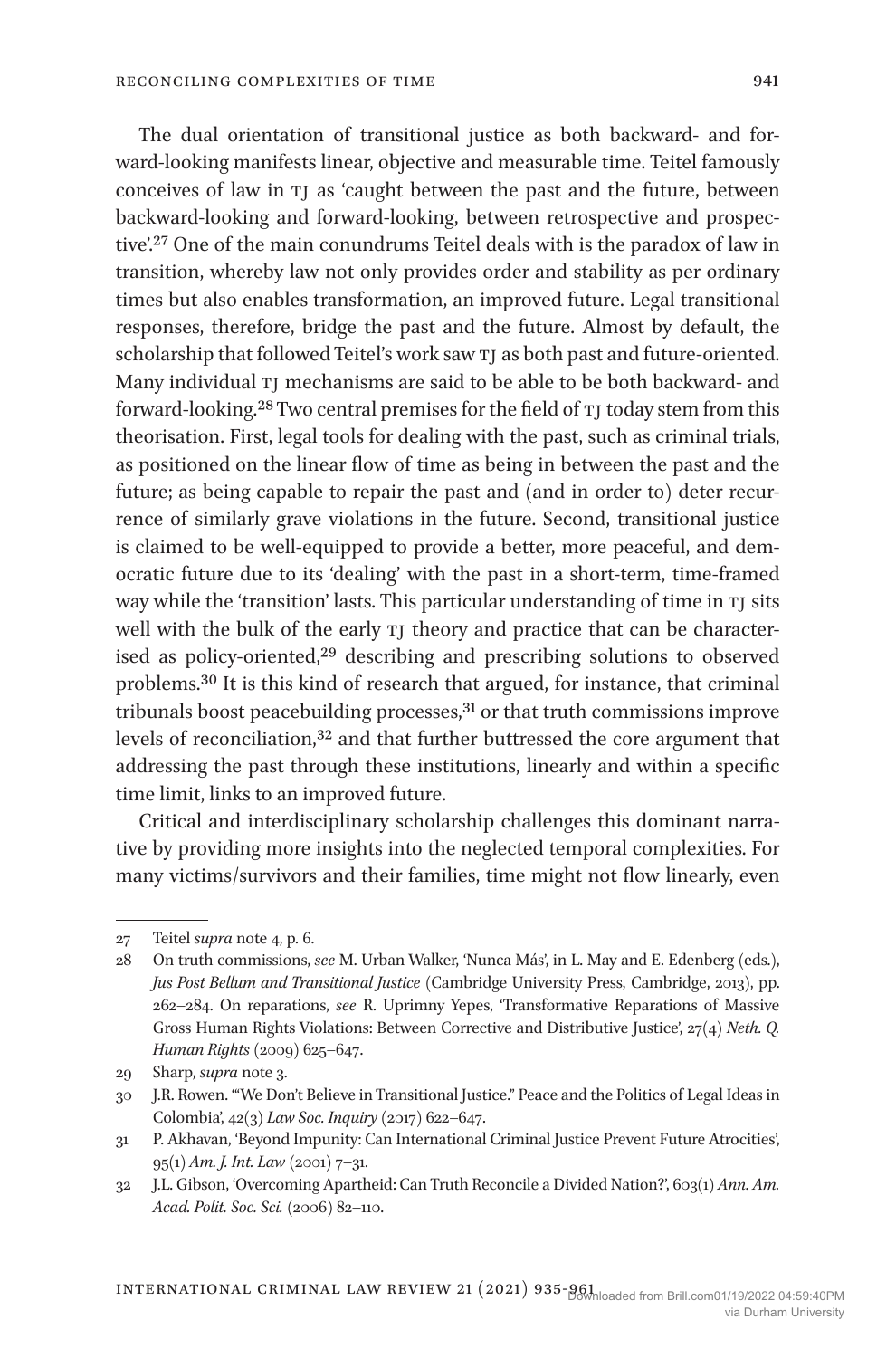after a trial is completed. Katz and Shalev Greene, who interviewed families of the missing in Israel, find that due to the uncertainty about the fate of the missing, linear conceptions of time are disrupted.33 For some of their interviewees, time becomes *perpetual*, as the missing relative was neither alive nor dead and the crime of disappearance was ongoing. Instead, 'missingness' appears as a stable category in which linear time no longer exists neither for the missing nor for their families.34 Similarly, Bueno-Hansen has discussed the perceptions of time by the relatives of the missing as 'suspended'.35 In her study of genocide survivors in Rwanda and memorialisation practices of 'care-taking', Viebach argues that linearity of time is 'broken' and discontinuous after mass violence where the past, present, and future seem unconnected.36

These distinct streams of temporality as, on the one hand, linear and singular, and on the other hand, circular and multiple, can be well-supported by social theory, particularly the work of George Herbert Mead. Mead held that the past is not fixed but instead changeable, continuously recreated into a different past in the present.37 The relationship between the past and the present, therefore, implies that the past does not have an isolated standing without its relation to the present. Similarly, the future, too, is open in the present, able to be adjusted and selected. Hence, for Mead, reality exists in the present and present only, and this present has not 'emerged' from the past but has always integrated values and institutions of the past.38 Both the past and the future exist only as long as they are referential to the present. This present, in turn, is always new, always transforming, an unending process.

Here is where time becomes conceived as relative, at times circular, and where certain present events can become perceived as repetitions or continuations of the past. Time begins to be seen as having normative content that is subjectively assigned by victims/survivors, their families and bystanders, as per the literature above. This normative content can be in direct clash with the conventional linear perceptions of time in TJ that claim to be objective and independent from those experiencing time in the present. In order to be

<sup>33</sup> O. Katz and K. Shalev Greene, 'Constructing Time in Uncertainty: Temporal Regimes among Missing Persons' Families', 69 *Curr. Sociol.* (2020) https://doi.org/10.1177/0011392120902235.

<sup>34</sup> *Ibid*., p. 14.

<sup>35</sup> P. Bueno-Hansen, *Feminist and Human Rights Struggles in Peru: Decolonizing Transitional Justice* (University of Illinois Press, Champaign, IL, 2015) p. 153.

<sup>36</sup> J. Viebach, 'Of other times: Temporality, memory and trauma in post-genocide Rwanda', 25(3) *Int. Rev. Victimol.* (2019) 277–301, p. 287.

<sup>37</sup> G.H. Mead, *The Philosophy of the Present* (Open Court Publishing, Chicago, IL, 1959) Chapter I.

<sup>38</sup> *Ibid*.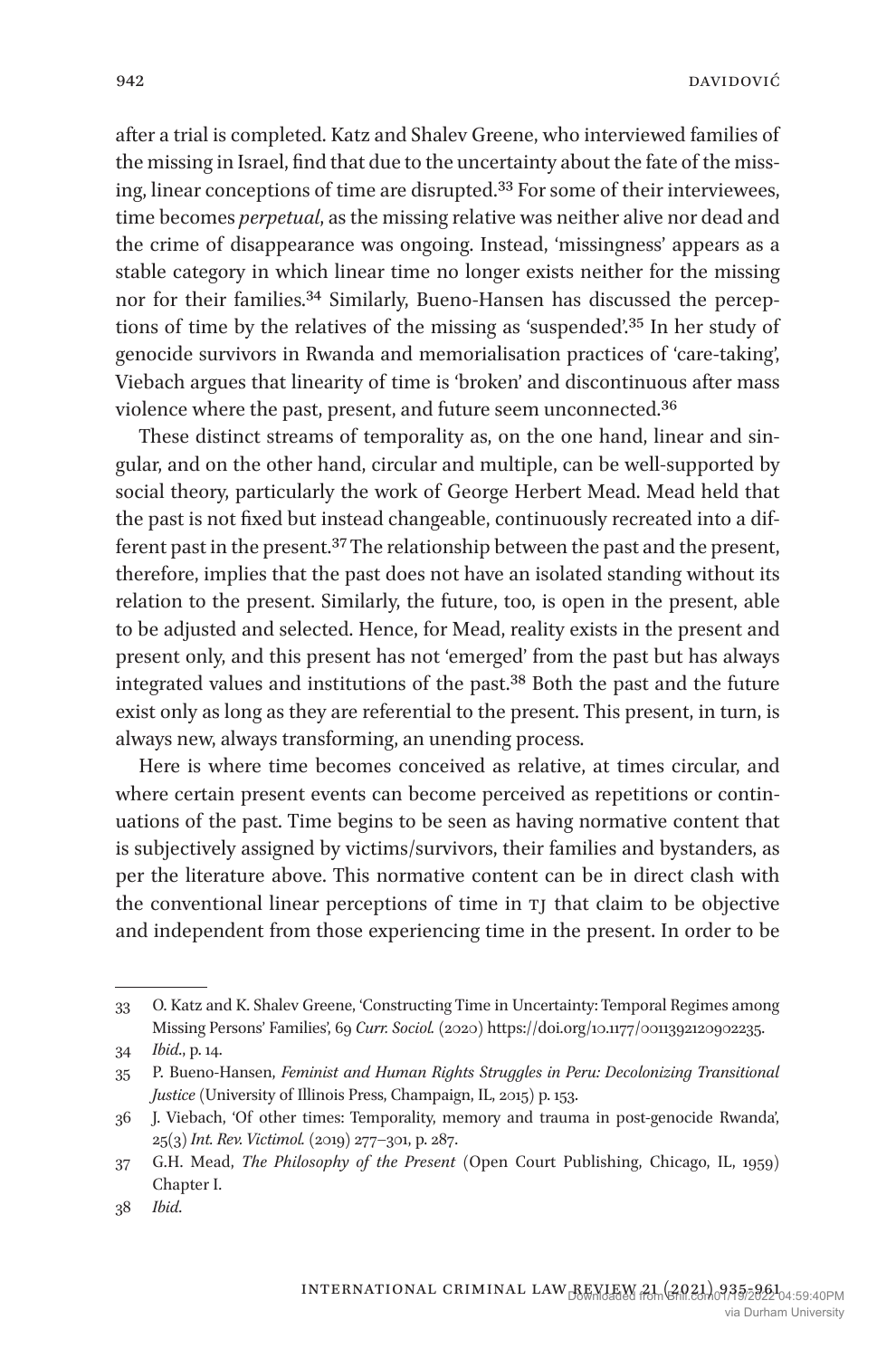neutral, this kind of linear time is detached from 'experience and memory,'39 and, just as technocratic approaches to TJ, can be standardised and exported across contexts. Upon the completion of a predetermined set of technocratic measures in the present, such as criminal trials or institutional reform, the predicted peaceful, socially engineered future begins. Yet, as per Mead's theorisation, it is the present that holds a special status as the place from which the classification is made. This present interacts with personal accounts of both past and future and, in transitional societies, is dependent on both the character of the ongoing transition and the existing elements of transitional justice as contexts in which experiences of time are lived.40 There are two elements to this theorisation. First, perceptions of linearity and circularity of time typically relate to one's present relation to the past, and second, perceptions of time-boundness and timelessness of tj process reflect their relations to the future. The time-boundness/timelessness dualism mirrors individuals' perceptions of tj processes as lasting in our immediate perceivable future—one that can start tomorrow, next week, or next year—or as enduring in the future not perceivable by us in our lifetimes—a future that cannot begin. That said, timelessness does not mean that education and memorialisation are out of time, separate from the continuous process of the construction of time, but that they are perceived as out of our lifetime. These are not separated as strictly matters of the past and strictly matters of the future but instead negotiated in the present. The past continues to vary as the future present varies,<sup>41</sup> and 'dealing' with the past remains an ongoing process. The following two sections build on these arguments with empirical insights on the temporalities attached to criminal justice, education, and memorialisation.

#### **3 The Time-Boundness and Linearity of Criminal Justice**

Criminal justice is timebound, not because the will to prosecute perpetrators of international crimes diminishes over time42—although it might—but because the legal, procedural, and biological limitations imposed on criminal justice prevent it from continuing in its established form after a certain time has passed. That criminal justice processes must end in transitional contexts is

<sup>39</sup> Adam *supra* note 15, p. 114.

<sup>40</sup> Katz and Shalev Greene, for instance, study 'temporal regimes' which include both a subjective and relational sense of time, stemming from cultural and social negotiations of temporalities. Katz and Shalev, *supra* note 33.

<sup>41</sup> Mead, *supra* note 38.

<sup>42</sup> Teitel, *supra* note 4.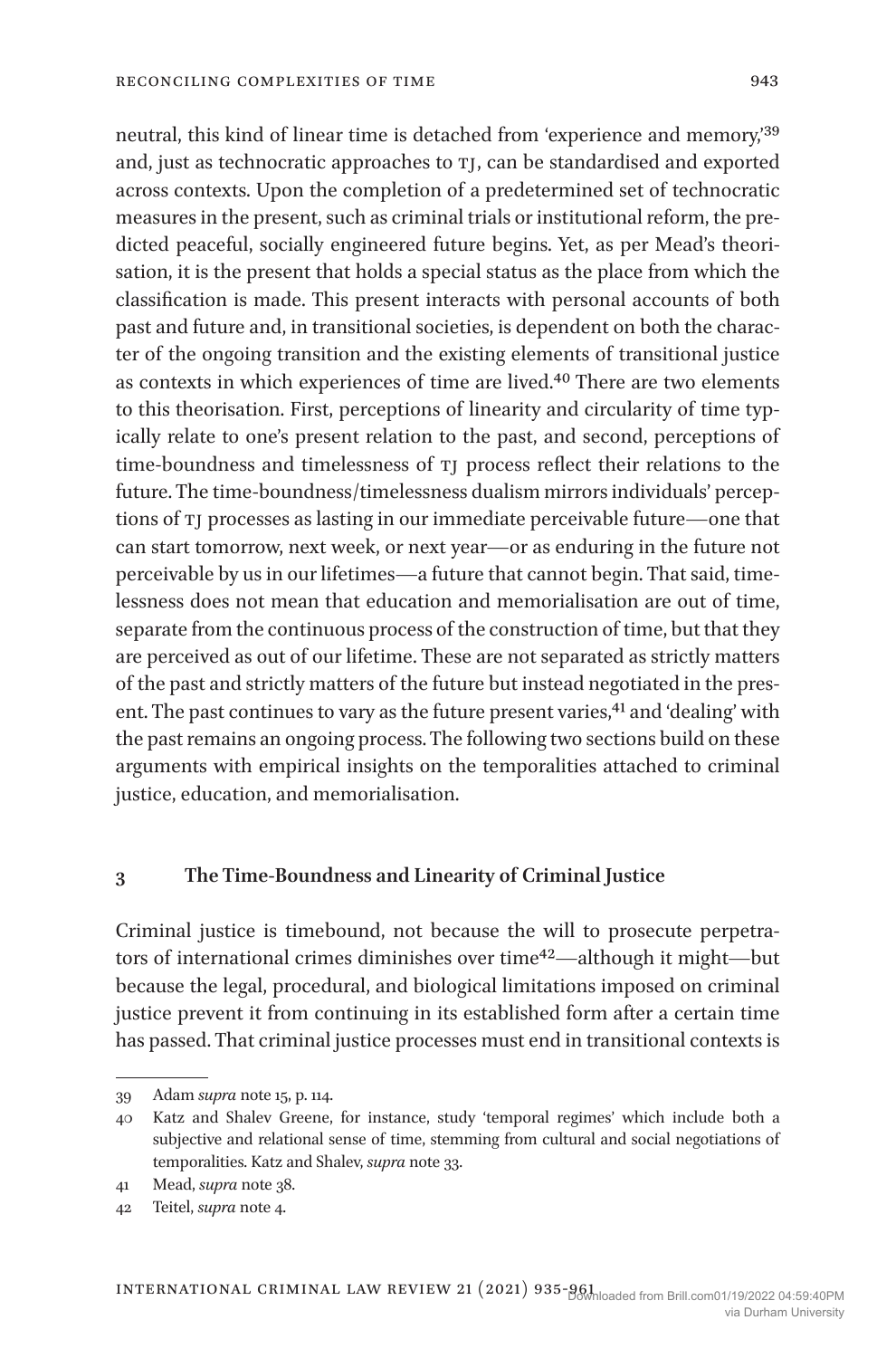not too surprising, for they are designed as time-limited to avoid justice being delayed and/or denied. The argument commonly put forward is that the completion of trials will serve as an occasion for a claimed closure, proclaiming justice as 'done' and a better, just future can begin.43 Hence, criminal justice is rightly time-constrained.

Empirical examples from Bosnia and Herzegovina reveal a consensus about the necessity and reality of criminal justice's time-boundness while also confirming several obstacles to speediness. In the 25 years since the Dayton Peace Agreement was signed, criminal justice has by far been the most dominant TI pillar in BiH. According to the War Crimes Map, created by the osce, at least 516 cases have been completed before domestic courts in BiH as of February 2021.44 The majority of them, and the most complex cases among them, have been processed by the Court of BiH.45 Trials that involve adjudicating on crimes such as genocide are known to be very long for a variety of reasons, some of which are linked to legal procedures. To find a defendant criminally responsible for a complex crime such as genocide, the court must consider a set of typically entangled circumstances, spending days in court hearing evidence regarding what happened during the alleged act as well as what led to it. For these matters among others, the ICTY took 23 years to officially close, although some of its 'essential functions' including retrials and appeals, and maintaining legacy46 are kept in the International Residual Mechanism for Criminal Tribunal (irmct).47 As of early 2021, there were still four open cases before the IRMCT, including the case of Ratko Mladić, who was indicted in 1995 (still on appeal at the time of writing), and the retrials of Simatović and Stanišić.48 Domestic trials in BiH, too, are still ongoing, although their expiration date is

<sup>43</sup> Booth, for instance, critiques this. W.J. Booth, 'The Unforgotten: Memories of Justice', 95(4) *Am. Polit. Sci. Ass.* (2001) 777–791.

<sup>44</sup> osce, *supra* note 21. It should, however, be noted that the National strategy for war crimes adopted in 2008 estimated at least 10 000 suspects, only a tenth of whom were under active investigation at the time. *See* Ministarstvo pravde Bosne i Hercegovine, *Državna strategija za rad na predmetima ratnih zločina*, available online at http://www.mpr.gov.ba/ web\_dokumenti/Drzavna%20strategije%20za%20rad%20na%20predmetima%20RZ.pdf (accessed 8 July 2020).

<sup>45</sup> Between 2004 and 2019, the Court ruled on 242 cases, finding 261 people guilty for genocide, crimes against humanity and/or war crimes. Sud Bosne i Hercegovina, *Statistika o presudama Suda BiH za period 2004.–2019. godina*, available online at http://www.sudbih.gov. ba/stranica/102/pregled (accessed 8 July 2020).

<sup>46</sup> International Residual Mechanism for Criminal Tribunals, *About*, available online at https:// www.irmct.org/en/about (accessed 8 July 2020).

<sup>47</sup> United Nations Security Council, Resolution 1966 (S/res/1966).

<sup>48</sup> International Criminal Tribunal for the former Yugoslavia, *Cases before irmct*, https://www. icty.org/en/cases-before-irmct accessed 23 February 2021.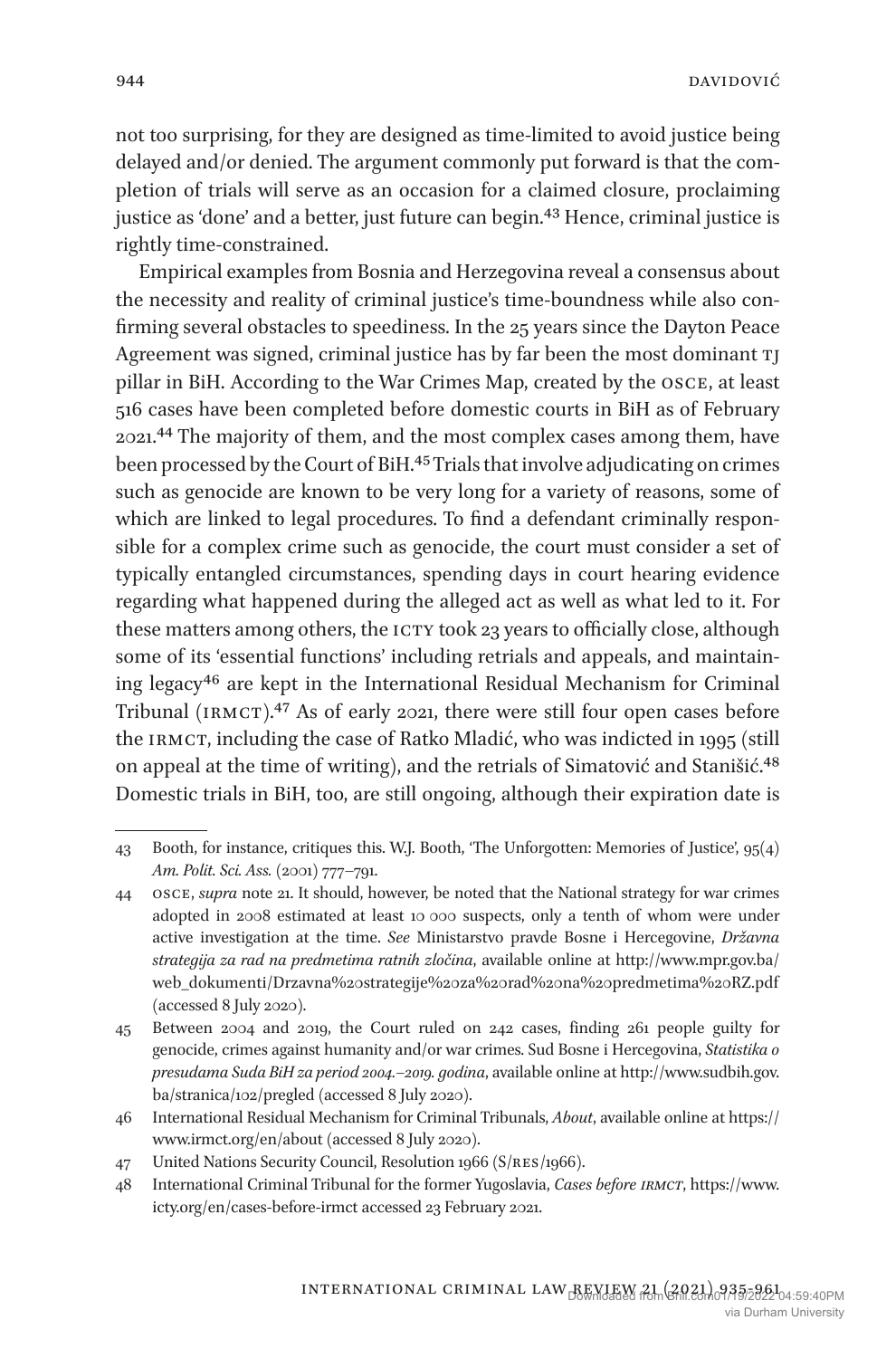often discussed. Due to a large number of unsolved war crimes cases in 2007, a working group was established to draft a national strategy for prosecuting war crimes cases.49 The strategy, launched in 2008, envisaged that the complex and priority cases would be processed in seven years, and the rest, usually, but not always, left to lower-level municipal and canton courts, within 15 years. Since the most complex cases were nowhere near completion seven years later, a revised strategy was drafted, obliging state courts to process all war crimes by 2023.50

Domestic courts continue business as usual but face some pressures to 'finish' their mandates. Local judges and prosecutors share this sentiment, as I observed in the Court of BiH. As I sat in the courtroom in the *Prosecutor v. Esad Ramić et al.* case, I heard the lead judge urge the prosecutor to 'hurry' with more material evidence. It is a complex case with 13 defendants accused of crimes against humanity, ongoing since 2018. On the day I visited, the prosecution's witness gave a lengthy testimony about the events before and after the massacre. Yet, the judge reminded the prosecutor that already 50 witnesses were heard talking about these same circumstances in which the massacre was committed, such as the demographics and the ethnic composition in the village. Of course, there are no procedural rules about how many witnesses would suffice to establish such circumstances. An interviewed prosecutor suggested that regardless of how slow or fast procedures are, the victim will always think that the process can be done better and faster.51 This suggests that the pace of criminal justice in the context of international crimes and the expectations of the victims as to how speedy the procedures should be are inherently in tension. While cognisant of the successes of criminal justice in the country, the prosecutor showed understanding for these perceptions. 'Justice is slow', he told me.

Even though criminal trials in BiH will certainly continue for several years into the future out of fears of denied justice and the triumph of impunity, often, their time has already passed. In our interactions, BiH prosecutors and judges working on war crimes cases often voiced concerns about how time-boundness affects the present-day work of criminal justice institutions. One judge told me he was unsure how much courts can contribute to transition with their judgments,

<sup>49</sup> Ministarstvo pravde BiH, *supra* note 45.

<sup>50</sup> Ministarstvo pravde Bosne i Hercegovine, *Revidirana državna strategija za rad na predmetima ratnih zločina*, available online at http://www.mpr.gov.ba/web\_dokumenti/ default.aspx?id=10809&langTag=bs-BA (accessed 22 February 2021).

<sup>51</sup> Interview with a prosecutor, 29 November 2019, the Prosecutor's Office of East Sarajevo.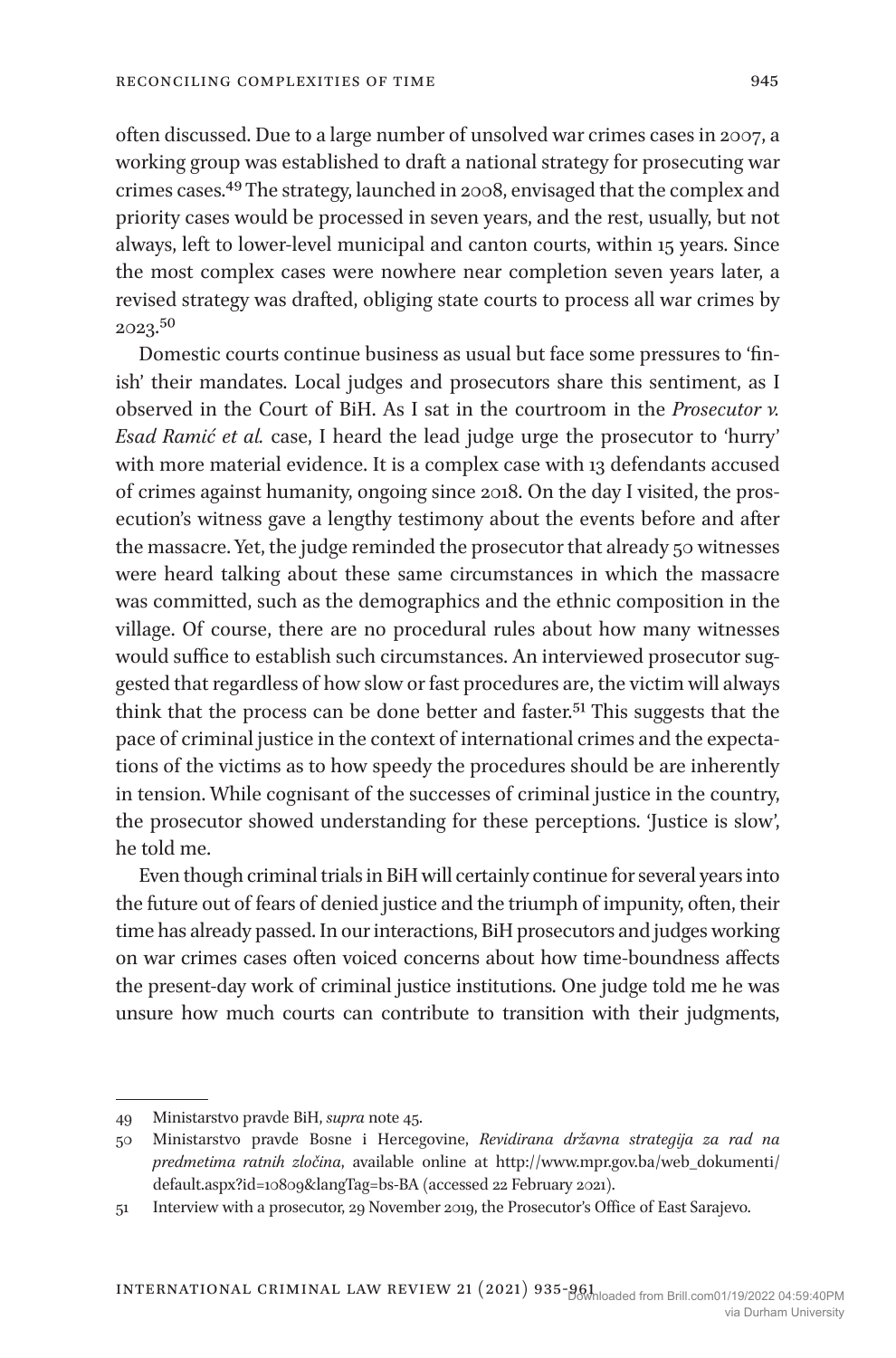especially as time goes by.52 Over time, he asserted, victims and witnesses are less motivated to participate. Nowadays, the judge explained, witnesses 'beg the court not to call them in again, [since] they do not want to remember anymore'. Some victims think they have nothing to gain after so much time has passed, a local prosecutor added. The pressures to 'complete' criminal justice in due course therefore occasionally go directly against certain victims' wishes. 'They do not want to disturb their peace that was so hard to obtain … especially if the case concerns sexual violence'.53 Another prosecutor from Banja Luka described a similar observation:

There are people who left Republika Srpska<sup>54</sup> [during the war], returned 2001–2003, and now live in these communities. They started their lives anew, they have jobs, contacts in the community. … They have a feeling that this [trial] would disturb it, that people would look at them differently [so they say], 'come on now, do not do it, it happened in the past, it is not important'.55

Another aspect of time-boundness is the aging of the alleged perpetrators. The former President of Yugoslavia, Slobodan Milošević died in The Hague before the ICTY managed to rule on his case and many saw this as a failure to deliver justice to the numerous victims harmed by his actions.<sup>56</sup> The risk of having the defendant die or fall seriously ill during a trial has only increased in the last few years. The interviewed prosecutors were eager to stress the aging aspect. In Brčko, for example, it is not the lack of resources they were struggling with but the passage of time. 'Time does its job', one of the prosecutors told me, 'witnesses die, victims die, defendants, too …'57 Death is not the only biological obstacle, but so are fading memories. The Brčko prosecutors discussed their hardships in obtaining new evidence. After more than 25 years, they asserted, it is questionable if the witness will remember much. 'The witness is the worst evidence', one of the prosecutors contended.58

<sup>52</sup> Interview with a judge, 13 November 2019, the Basic Court of the Brčko District.

<sup>53</sup> Interview with prosecutors, 13 November 2019, the Prosecutor's Office of the Brčko District.

<sup>54</sup> Republika Srpska, of which Banja Luka is the administrative centre, is an autonomous entity in the federative system of Bosnia and Herzegovina.

<sup>55</sup> Interview with a prosecutor, 26 November 2019, the Prosecutor's Office in Banja Luka.

<sup>56</sup> *See generally* J.N. Clark, *Serbia in the Shadow of Milosevic: The Legacy of Conflict in the Balkans* (Bloomsbury, London, 2008).

<sup>57</sup> Interview with prosecutors, *supra* note 54.

<sup>58</sup> *Ibid*.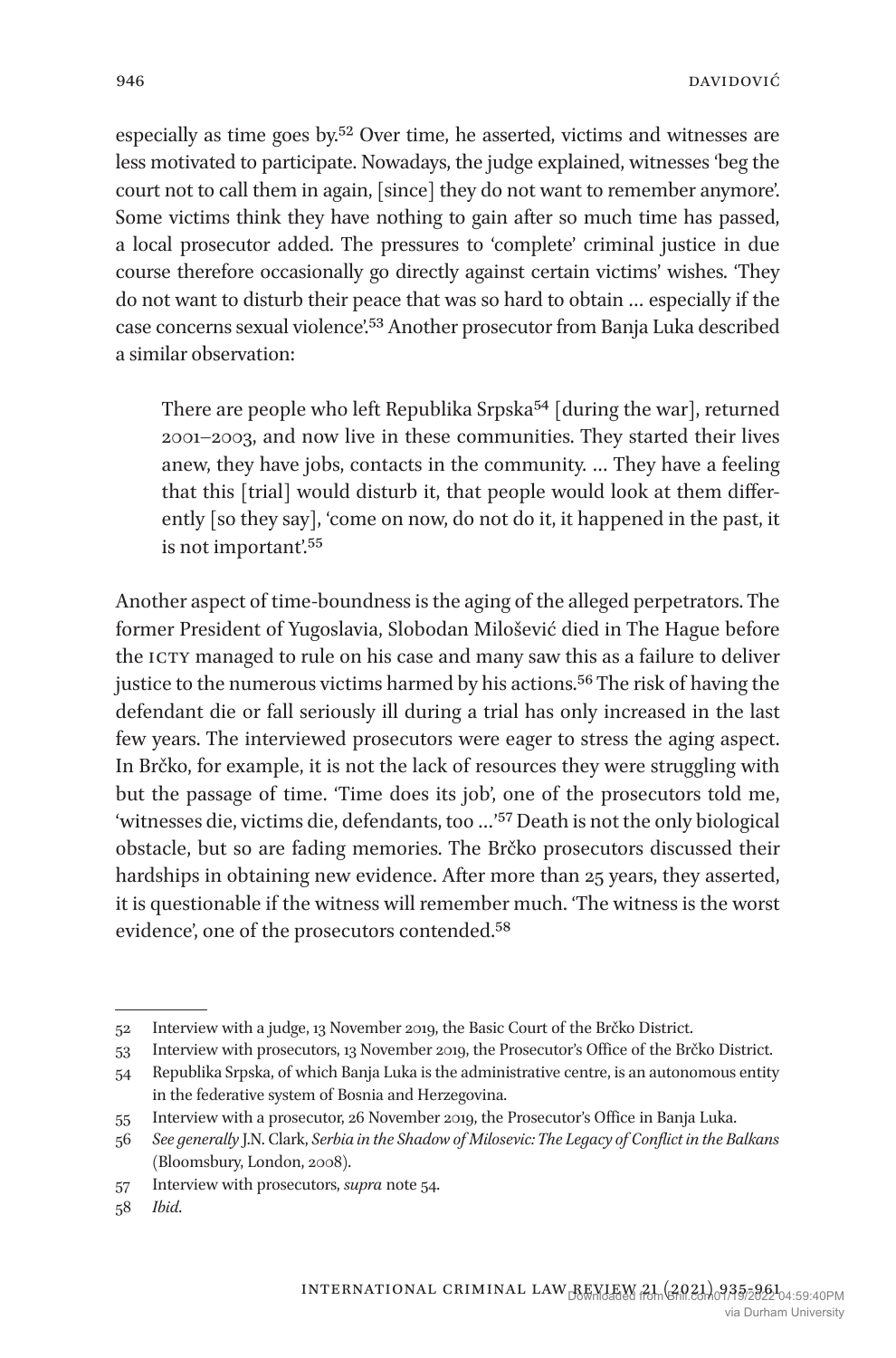Although Teitel wrote about the uncovering of new aspects of the offenses, including perpetrators' identities and factual circumstances of the act with time,59 this has not materialised in BiH. Much of the discouragement to come forward with new information about a case comes from the political climate in BiH and the capture of transitional justice narratives by nationalist political elites. To shed a light on a criminal act, even anonymously, can be seen as treason to one's ethnic group and result in a life in perpetual fear.<sup>60</sup> However, the lack of new evidence is also a consequence of the passage of time. The efforts to locate and exhume the remaining 7,000 missing persons in BiH have been drastically impeded in the past few years.61 Overall, it is a success story with the remains of over 70 per cent of those originally declared missing in the conflict exhumated and identified. When asked why the process of identification had been slowing down, a representative of the International Commission for Missing Persons in BiH simply responded 'the passage of time'.<sup>62</sup> She explained how before, out of ten new exhumations, they would have had only one miss, a false clue. 'Nowadays, it is reversed. You would have 60 exhumations and no single remain found. […] Witnesses die, people move, there is no more interest', she concluded. One of the three members of the Board of Directors of the Missing Persons Institute shared these concerns:

We often deal with cases where people take us to an alleged grave location and, after twenty years, they cannot orient themselves on that field; the vegetation has changed, perhaps new trees have grown in the meantime…63

Criminal justice in transitional times, therefore, confronts a hurdle that seems impossible to pass. After a certain passage of time, it becomes increasingly more difficult to complete a criminal trial. When this much time has passed, and criminal trials are not completed and do not have the prospects of being so, more people become frustrated seeing justice as denied and judicial processes

<sup>59</sup> Teitel, *supra* note 4.

<sup>60</sup> Human Rights Watch, *Still Waiting Bringing Justice for War Crimes, Crimes against Humanity, and Genocide in Bosnia and Herzegovina's Cantonal and District Courts* (Human Rights Watch, New York, NY, 2008), available online at https://www.hrw.org/reports/2008/bosnia0708/ bosnia0708web.pdf (accessed 23 February 2021).

<sup>61</sup> As of December 2019, the official statistics of those who remain missing was 7, 314. Interview with a representative of the Missing Persons Institute, 17 December 2019, Sarajevo.

<sup>62</sup> Interview with a representative of the International Commission on Missing Persons, 6 December 2019, Sarajevo.

<sup>63</sup> Interview with a representative of the Missing Persons Institute *supra* note 62.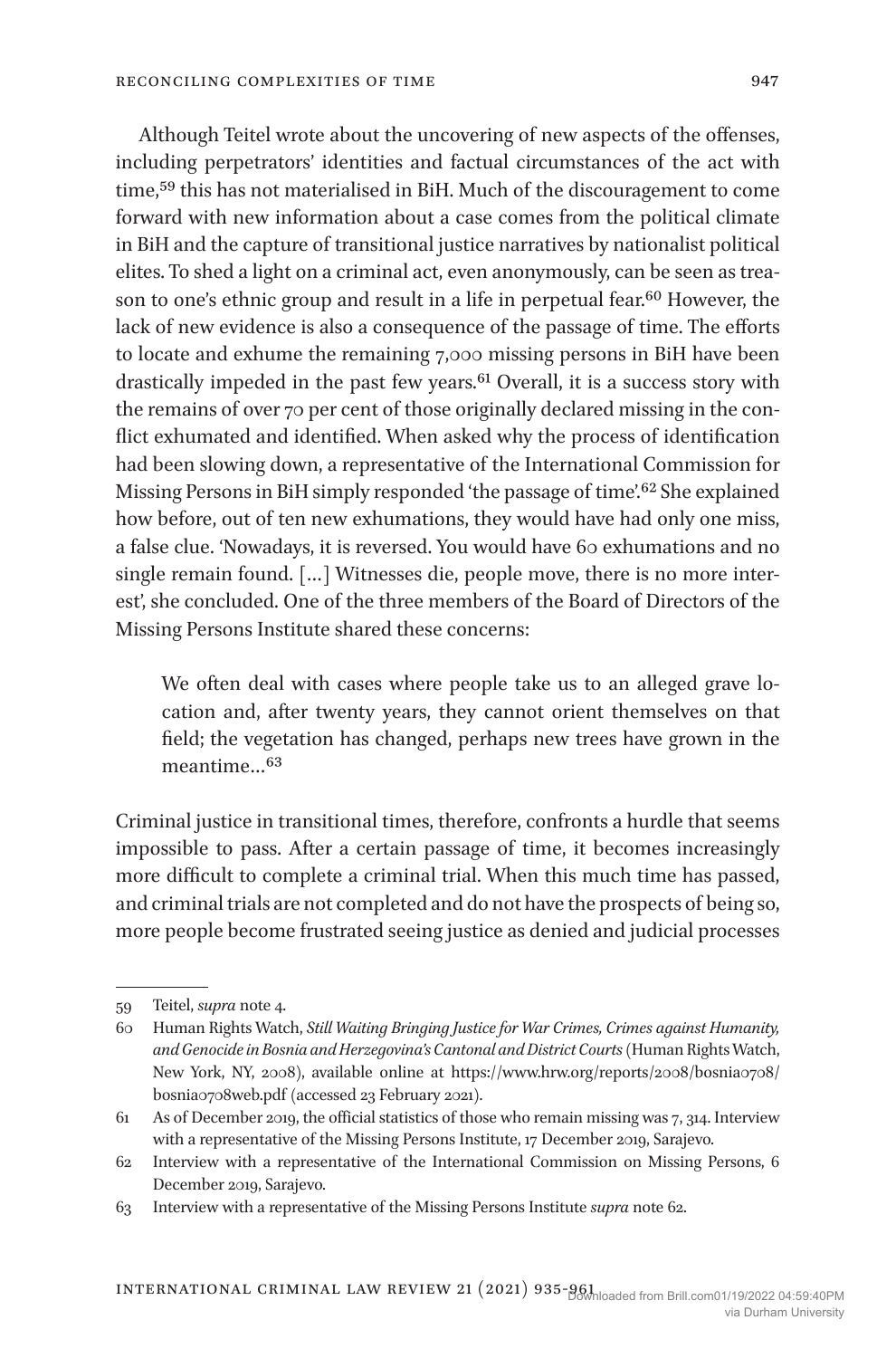as incomplete or biased. By the nature of the transitional context in which it operates, criminal justice will leave someone excluded.

In addition to the time-boundness, criminal trials operate on the linear flow of time, examining acts of violence that, for the trial, have a definite beginning and a definite end. At the very core, the final declaration of accountability is dependent on the accused's role in the act itself, whether it is committing, ordering, aiding, abetting, or otherwise assisting the (attempted) commission, a role that is temporary.64 Such attributes cement the linearity of law and ensure its continuity based on strict procedural obedience. The core premise of criminal trials is that objective, linear time, seemingly socially shared, could be regulated by the law and legal institutions. Yet, by employing a set of seemingly objective criteria detached from personal experience, criminal justice treats a violent act as a rupture in the linear flow of time. This rupture represents a sudden and objectively defined break in linear time and, as Aksenova argues in the context of international criminal law, it symbolises 'the collapse of a shared collective identity' that the law is capable of recreating.65 Treating violence as a rupture in linear time has consequences. Giving an example of the 'battered woman syndrome' and domestic violence in ordinary, non-transitional time, Nousiainen shows that the time frame chosen by the law decides whether the previous abuse of the victim-turned-perpetrator is included in the crime or not.66 The presumption exists that the normative content of time in this time frame is objective and thus the same for the victim-turned-perpetrator, the perpetrator-turned-victim, and the law. In other words, it is presumed that the rupture took place at one particular moment and lasted for a definite period, the understandings of both of which are shared by all parties. The decisions made regarding time framing therein impact both the extent and type of the abuse that is judged. Moreover, that violence is a rupture necessitates some clear determination of good versus evil. As Simpson argues, domestic war crimes trials frequently distinguish the prosecuting state as the 'absolute good'—as opposed to the 'ultimate evil' the accused individuals represent—and relatedly exculpate

<sup>64</sup> *See* Article 25 on individual criminal responsibility, the Rome Statute of the International Criminal Court, (amended on 11 June 2010 by resolution rc/Res.6).

<sup>65</sup> M. Aksenova, 'The Role of International Criminal Tribunals in Shaping the Historical Accounts of Genocide', in U. Belavusau and A. Gliszczynska-Grabias (eds.), *Law and Memory. Towards Legal Governance of History* (Cambridge University Press, Cambridge, 2017), pp. 48–69, p. 53.

<sup>66</sup> K. Nousiainen, 'Time of Law – Time of Experience', in J. Bjarup and M. Blegvad (eds.), *Time, Law and Society. Proceedings of a Nordic Symposium Held May 1994 at Sandbjerg Gods, Denmark* (Franz Steiner Verlag, Stuttgart, 1995) pp. 24–38.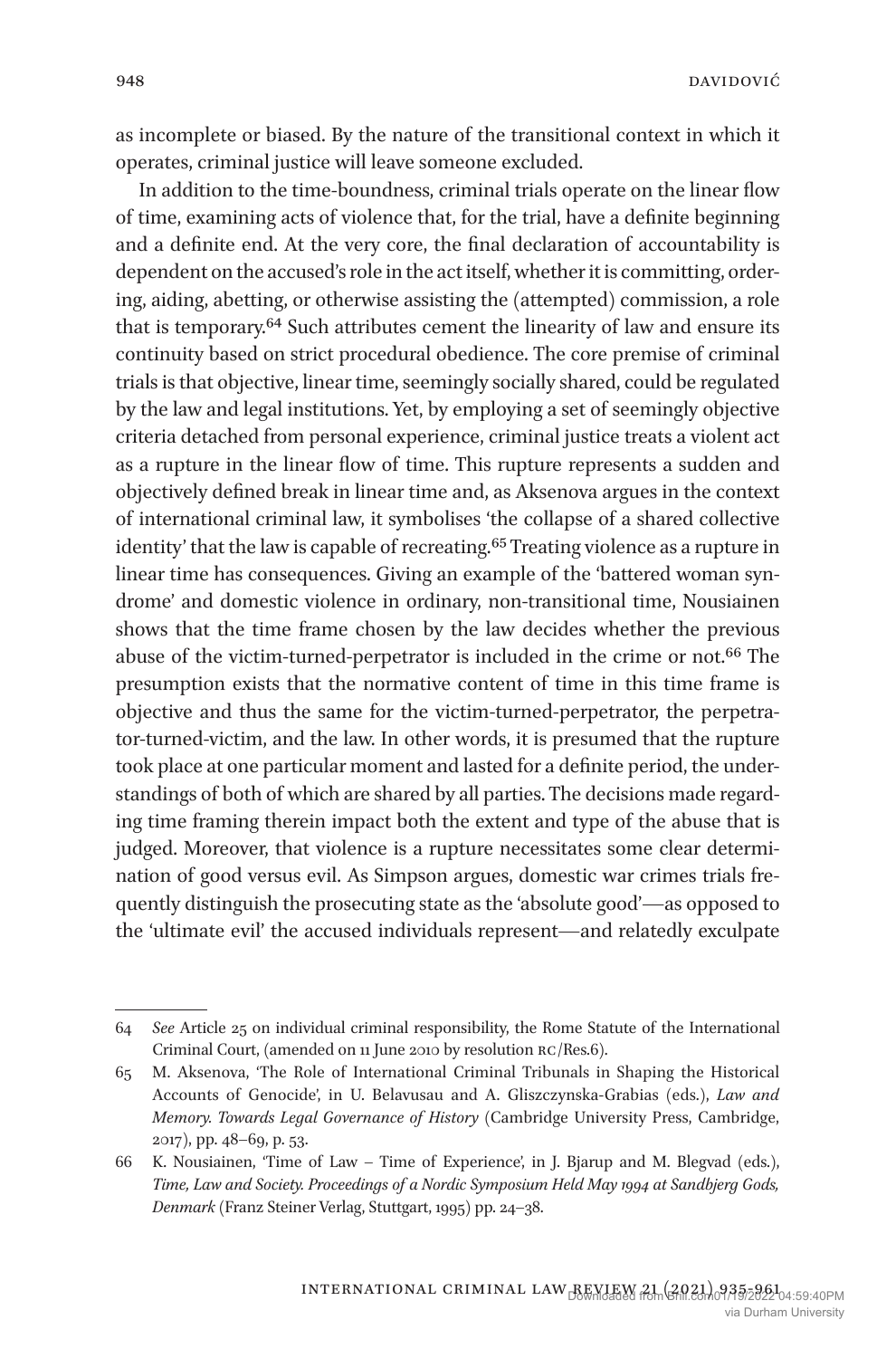those who prosecute this evil.<sup>67</sup> The violent act in question will be treated as singular evil, extracted from its wider political and socio-economic contexts. It follows from this proposition that certain acts of violence and abuse will not be prosecuted and that the strive against impunity can at best be selective.

Nevertheless, such linear treatments of violence can also trigger dissident non-linear narratives seeking to challenge the dominant temporal regime. These acts of dissidence can happen during the trial, aspiring to undo the main story and bring in the ignored contexts and cases of other or different violence.68 An illustrative example is the trial of Klaus Barbie where the defence counsel aspired to shift the positioning of the trial as documenting the superiority of Western liberalism over Nazism into a trial of French imperialism.69 Rangelov, for example, argues that criminal trials such as Barbie's served 'as vehicles for public debate' on the accepted linear narratives and any other violent episodes the trials omit.70 By triggering public engagement in productive debates about the interpretation of the 'facts' of the past violence, these linear and time-bound trials allowed the public to notice the hidden continuities in nationalism that are implicated in past violence. Consequently, outside the courtroom, trials can allow for a disruption of the narrative of violence as 'rupture', as critical assessments shift between the past and the present and call for rethinking of future prosecutions in light of the nationalist continuities.

These unintended consequences concern contextualising the violent act in question and scrutinising the broader structures of nationalism, imperialism, and such that surround it. Some of the linearity is challenged in this way; yet, considering time-boundness of criminal justice as well as linearity reminds us that multiple cases and forms of violence will be excluded from criminal justice processes and, subsequently, public debates. The criminal trial in particular cannot reach as far as considering the possibility that a crime is already perceived as a repetition by those affected. Take, for instance, the case of a small village of Orašlje near Stolac, BiH, where German occupiers and their collaborators executed 62 civilians on the 12 July 1943 and Croatian armed forces killed 15 on the 13 July 1993, exactly 50 years later.71 The perpetrators might not be the

<sup>67</sup> G.J. Simpson, 'Didactic and dissident histories in war crimes trials', 60(3) *Albany Law School Rev.* (1997) 801–840, pp. 826–827.

<sup>68</sup> For different empirical examples of this, *see Ibid*.

<sup>69</sup> *Ibid.,* p. 833.

<sup>70</sup> I. Rangelov, *Nationalism and the Rule of Law: Lessons from the Balkans and Beyond* (Cambridge University Press, Cambridge, 2013) p. 48.

<sup>71</sup> M. Behram, 'Jedno selo, dva zločina u pet decenija', *Radio Slobodna Evropa* (14 July 2015), available online at https://www.slobodnaevropa.org/a/ponavljanje-zlocina/27127436.html (accessed 6 July 2020).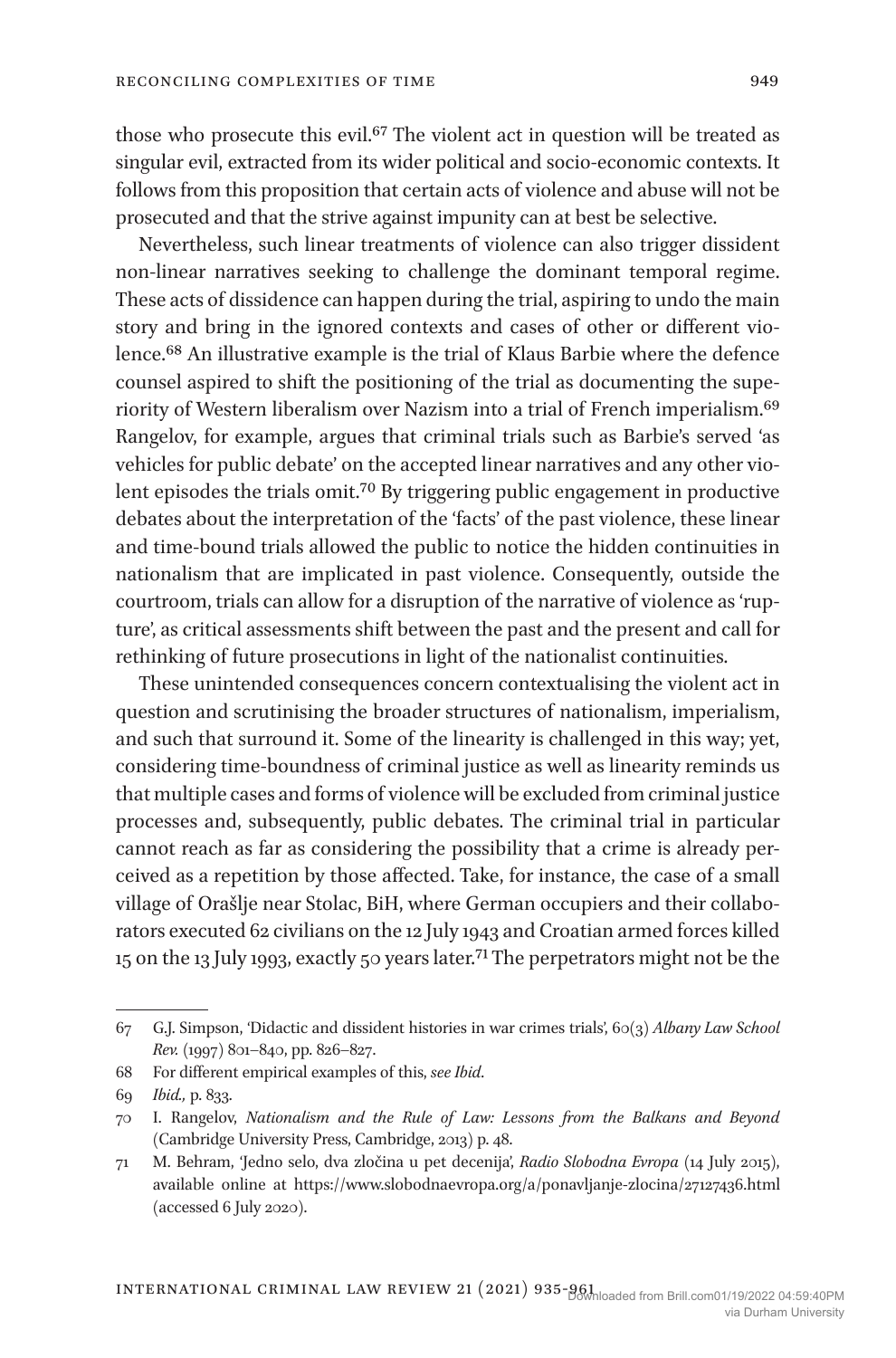same, but the victims are. Some of them survived the 1943 massacre only to be killed 50 years later. Other survivors lost their grandparents in the first massacre and parents in the second. Although no criminal proceedings were ever initiated for either massacre, if they were to begin today, they would only concern the events that took place in 1993 by way of 'discovery' of that past event as an independent episode.72 The trial therefore would not capture the lived experience of people in Orašlje who see the two massacres as interlinked, nor could it recognise individuals' intergenerational trauma which affects one's temporal experiences.73 Criminal justice is procedurally incapable of accommodating this dual victimisation and victims' perception of the latter massacre as a repetition, and perhaps even a consequence of the former, leaving distinct temporalities and people experiencing them on the margins.

In transitional contexts in particular, as my illustration from Orašlje shows, violent acts are rarely understood as ruptures whose beginning can be pinpointed on linear time that continues to flow undisturbed after the event. In terms of temporality, they are not singular short-lasting events that could be isolated and examined on their own without considering other influences. Consequently,  $TJ$  mechanism of criminal justice disregards more structural dimensions of violence that are interlinked with *longue durée*.74 Reframing criminal justice as timeless and non-linear would be an impossibility, notwithstanding certain 'grey areas' discussed above where criminal justice opens spaces for the involved parties and the public to express different conceptualisations of the temporality of violence and justice.75 Instead, the following section explores how processes of memorialisation and education can disrupt both time-boundness and linearity as dominant temporal regimes.

## **4 The Timelessness and Non-Linearity of Memorialisation and Education**

In transitional justice, memorialisation and education are often interlinked and largely conceptualised as working with the past for the benefit of the future. Memorialisation practices are typically closely linked to the moral 'Never

<sup>72</sup> Mead, *supra* note 38, p. 7.

<sup>73</sup> On the latter point, *see* Viebach, *supra* note 37, pp. 291–292.

<sup>74</sup> Such violent acts, *e.g.*, forced migration, are subsequently omitted from the official policies of reparation. Castillejo-Cuéllar, *supra* note 17.

<sup>75</sup> I would like to thank Stefanie Kappler, Olga Demetrious and the two anonymous reviews for stressing this point.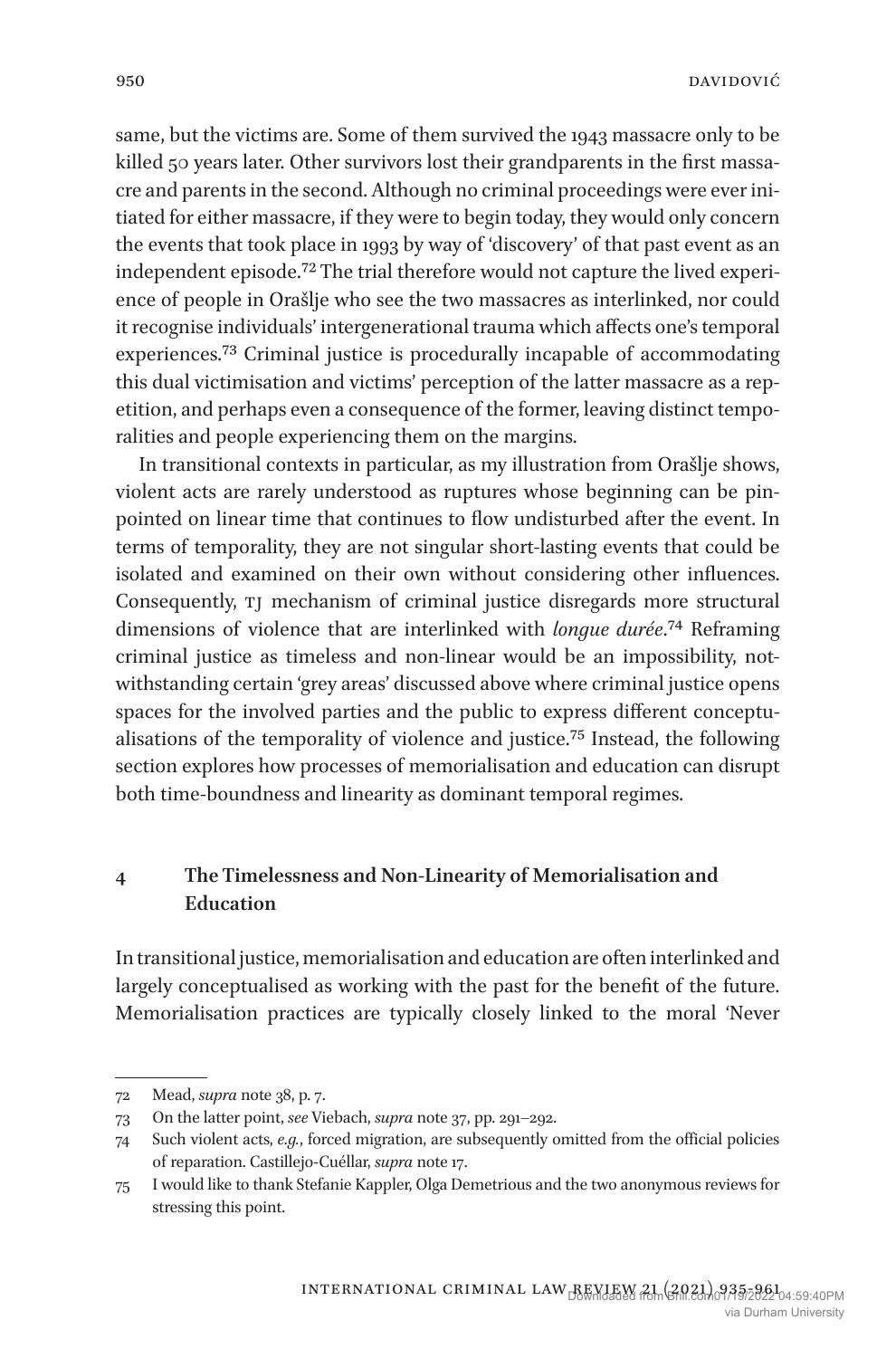Again' promise which gives it a framework for discussing different aspects of memorialisation and their usefulness.76 The general idea, as Clark describes it, is that '[o]nly by remembering … can we learn from the past' and not repeat it.77 For instance, museums that depict the struggle of victims and survivors of oppression or violence are often seen as educational sites where audiences can be introduced to the horrors of violence and deterred from resorting to the same forms of abuse in the future.78 However, singular and linear temporality linked to mnemonic practices has been challenged in TJ literature. As Mueller-Hirth and Rios Oyola assert, memories of violence can fit into linear forms, but they can also be 'embodied, ritual, non- or poly-discursive'.79 Viebach, for instance, draws on field research to propose the production, reproduction, and co-existence of multiple temporalities attached to commemorative practices.80 This work shows that memory 'refuses to be confined, and defined' by linear, institutionalised TJ mechanisms.<sup>81</sup>

Although still under-researched in TI, education is positioned as a crucial factor contributing to lasting peace in an emerging body of literature.82 By way of example, Bellino, Paulson and Worden argue that education and TJ have the potential to contribute to 'thick democracy' that would result in meaningful civic participation that furthers social justice and lasting peace.83 Yet, the temporality of education in TJ has rarely been studied and the linear flow of time is presumed. Notably, Lynn Davies conceives of 'justice-sensitive education' as using the 'two-way gaze' of tj—looking both backward and forward—to understand how it can create a better, rights-respecting future.<sup>84</sup> As a whole, Davies argues, the dual, backward- and forward-looking orientation of TJ is beneficial as it teaches the importance of understanding what was undemocratic about the past, leading to more awareness of why 'a full democracy'

81 *Ibid*.

83 Bellino, Paulson and Anderson Worden, *supra* note 22.

<sup>76</sup> J.N. Clark, 'Reconciliation through Remembrance? War Memorials and the Victims of Vukovar', 7(1) *Int. J. Transiti. Justice* (2013) 116–135.

<sup>77</sup> *Ibid*., p. 117.

<sup>78</sup> N. Mookherjee, '"Never Again": Aesthetics of "Genocidal" Cosmopolitanism and the Bangladesh Liberation War Museum', 17 *J. Roy. Anthropol. Inst.* (2011) 571–591.

<sup>79</sup> N. Mueller-Hirth and S. Rios Oyola, 'Introduction: Temporal perspectives on transitional and post-conflict societies' in Mueller-Hirth and Rios Oyola, *supra* note 7, p. 9.

<sup>80</sup> Viebach, *supra* note 37.

<sup>82</sup> Bellino, Paulson and Anderson Worden, *supra* note 22.; C. Ramirez-Barat and R. Duthie, Education and Transitional Justice: Opportunities and Challenges for Peacebuilding (International Center for Transitional Justice, New York, NY, 2015); E. Cole, *Teaching the Violent Past: History Education and Reconciliation* (Rowman and Littlefield, Lanham, 2007).

<sup>84</sup> Davies, *supra* note 5, p. 333.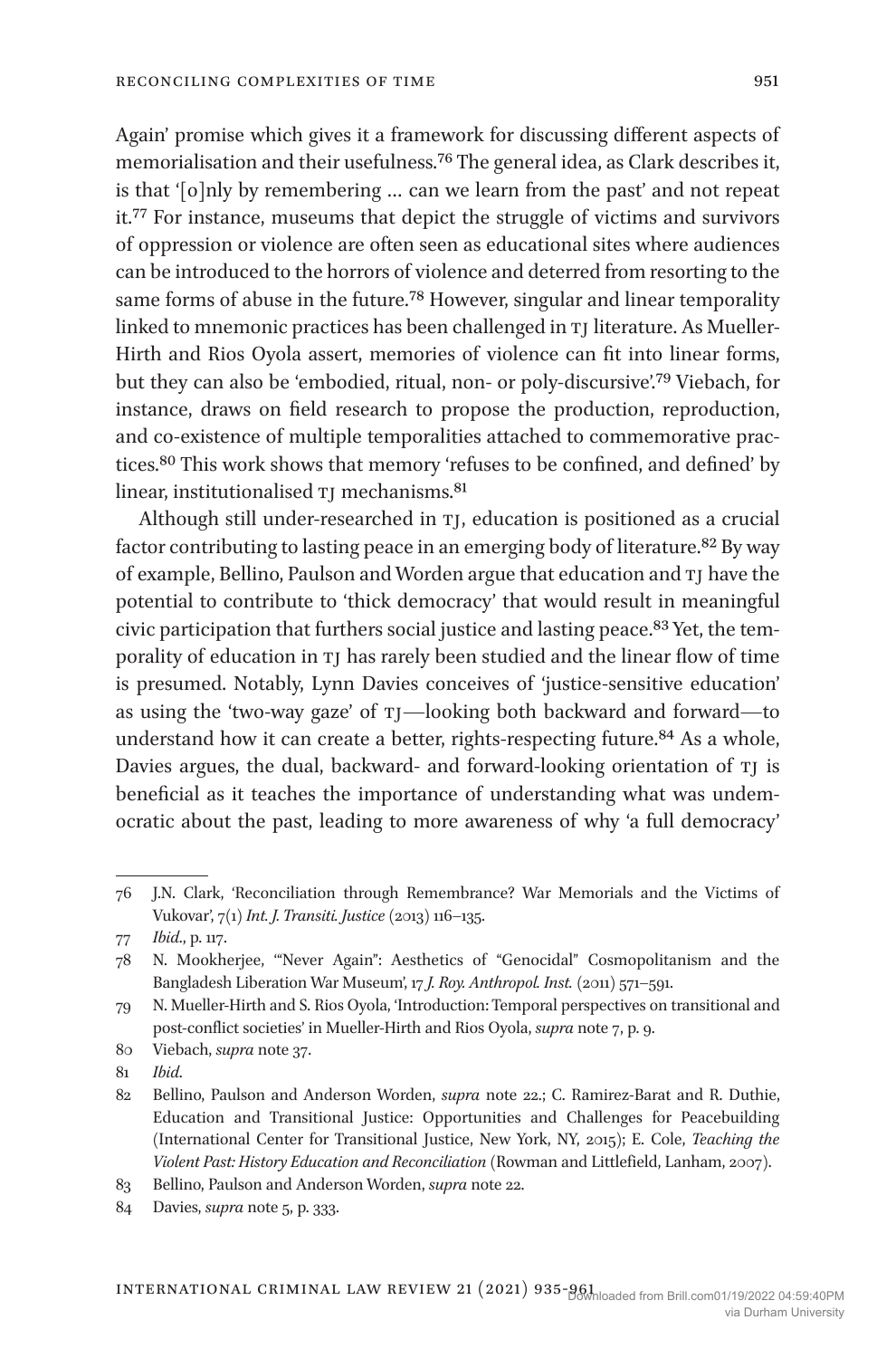is crucial for sustainable peace.<sup>85</sup> While Davies admits that change does not always occur linearly, she nevertheless comprises such non-linearity on the basis of potential interruptions that prevent the transformative potential of education.

A series of empirical examples from BiH indicate that distinct experiences of temporality in transition can be and are accommodated through memorialisation and education processes, reflecting some of the non-linearity and circularity of time and violence. Numerous monuments and memorial sites found in BiH bring the events from the past two wars together, including the one found in the village of Orašlje. To name another one among many, in the town of Višegrad, a monument was erected to commemorate all murdered and disappeared Bosniak children, women, and men. The inscription reads 'Witnesses of the Truth 1992–1995 and Witnesses of the Truth 1941–1945'.<sup>86</sup>

Bringing victims of two or more wars together is not only a product of people's individual and transgenerational memory and an aspiration to enlarge one's victimhood, although this surely happens. It is also a product of the teaching of history, as well as of the stories of repetition. Like in Orašlje, where the same families fell victim to the occupiers twice in 50 years, or in the case of Hrastova glavica where perpetrators in two separate wars used the same pit to hide the bodies of the victims they had executed.<sup>87</sup> In 1998, the remains of 126 human bodies were found inside this cave-like pit. Exhumations revealed that 124 of the victims were camp prisoners from the 1990s concentration camps of Keraterm and Omarska, as suspected; yet two of them were not—they were executed in wwii. In 2012, two citizens' associations from the region placed a memorial plaque and closed the entrance to the pit with an iron bar. The inscription on the plaque suggests that this is done 'hoping that innocent people will never be thrown into this pit again'. Memorials that bring two or more conflicts together, therefore, demonstrate interpretations of violence as connected and repeated and understandings of temporal continuity of the conditions that enable violent acts across conflicts. They do not necessarily symbolise actions of looking back to ensure a peaceful future but experiences of continual struggle and continual fear of repetition of violence, towards the same group of people in similar manners. Although subject to individual engagement, they offer more insights into the existence of structural conditions in and out of which violent acts are borne, such as ethnic discrimination. Unlike criminal justice, these memorials can suggest that these structural

<sup>85</sup> *Ibid*., p. 336.

<sup>86</sup> Centar za nenasilnu akciju, *supra* note 23.

<sup>87</sup> *Ibid*.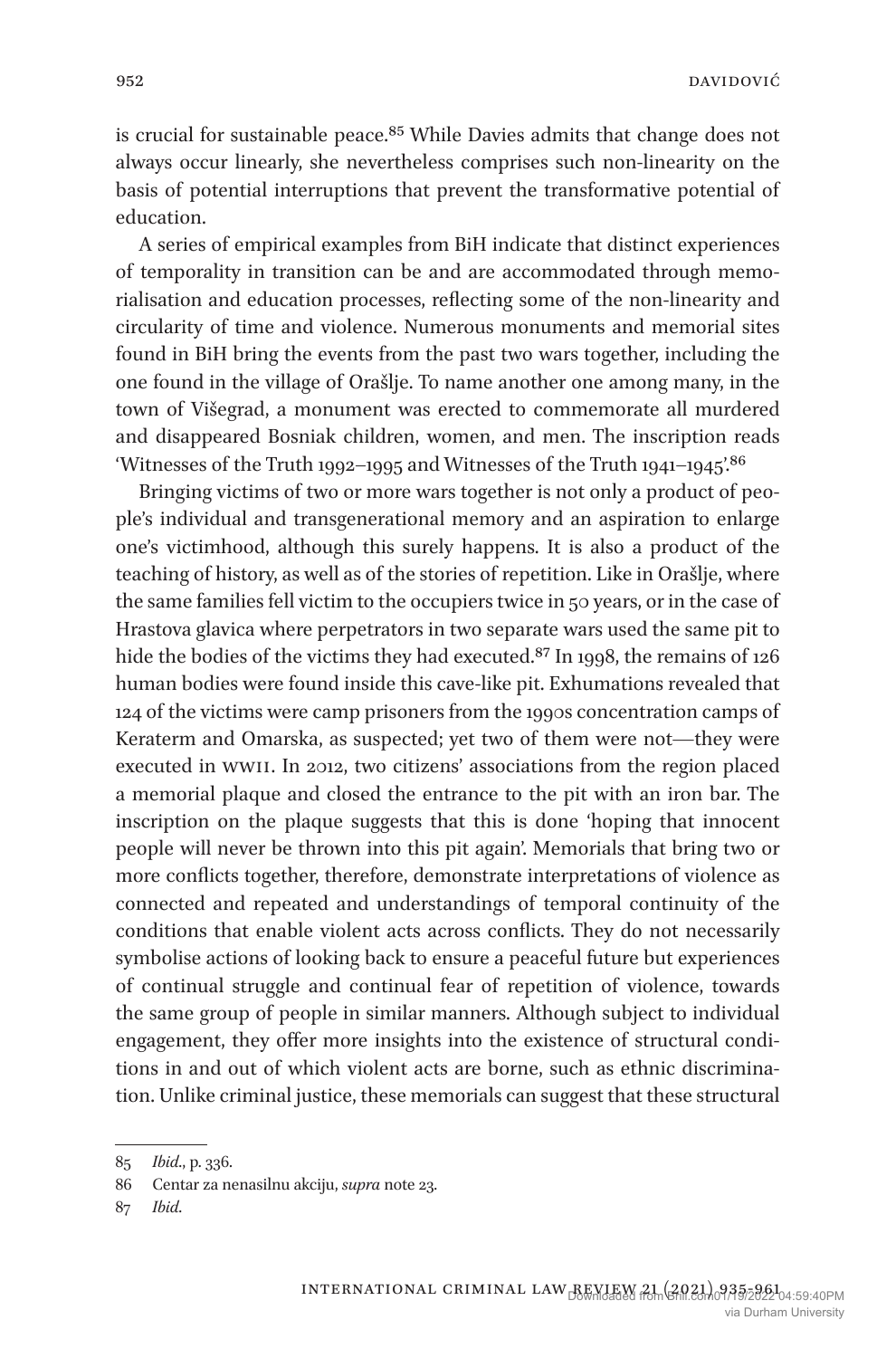conditions are not removed with the completion of time-bound TJ processes such as trials.

The continuity and fear of repetition are well-dealt with topics in local tj actors' work on education. In their view, public education in BiH, which divides pupils on ethnic bases, is actively creating 'hateful' youth that would be 'more prepared, more extreme' than older generations should another conflict arise.88 Reforming formal education matters because, as one ngo representative told me, in the absence of unified history education for all ethnicities, since 1995, new generations have been left with family members' interpretations of what happened.89 They grow up in a 'very confusing world', suspect to new divisions along ethnic lines. Personal traumas and fears are transmitted to the new generations who, it seems like, cautiously wait for another conflict.<sup>90</sup>

To compensate for the flaws in formal education, many informal educational projects strive to enable the creation of a common peaceful narrative as their way to combat the seemingly pending 'repetition of violent history' that many observe in the region. Occasionally, informal educational activities also bring the narratives from the two wars together. Participants of the School of Different Memories, run by the Youth Initiative for Human Rights in BiH, for example, discuss events from the last two wars and visit places such as Orašlje. The logic is the following, the School's coordinator explained:

crimes happened in the 1940s, but they were not talked about. They were pushed under the rug for the ideas of brotherhood and unity […] Simply, they were neglected […] And then it happened that you had … a general enter a [Bosnian] town [in the 1990s] saying 'this is revenge for 500 years of the Ottoman rule, revenge for this, revenge for that'.<sup>91</sup>

The NGO emphasises these repetitive and continual aspects because they believe, the coordinator told me, that if they do not educate about both sets of events now, the only logical expectation is that they will be repeated soon.<sup>92</sup>

<sup>88</sup> Interview with an academic and former civil servant, 12 December 2019, Sarajevo. Interview with a civil servant, 10 February 2020, Sarajevo. G. Šimić, 'To Believe or Not to Believe: Current History Textbooks in Bosnia and Herzegovina', in G. Ognjenović and J. Jozelić (eds.), *Nationhood and Politicization of History in School Textbooks: Identity, the Curriculum and Educational Media* (Palgrave Macmillan, London, 2020), pp. 155–179.

<sup>89</sup> Interview with an ngo representative, 6 November 2019, Sarajevo.

<sup>90</sup> Interview with an ngo representative and tj expert, 12 November 2019, Bijeljina.

<sup>91</sup> Alluding to Ratko Mladić's speech upon entering Srebrenica on 11 July 2015. Interview with an ngo representative, 11 December 2019, Sarajevo.

<sup>92</sup> *Ibid*.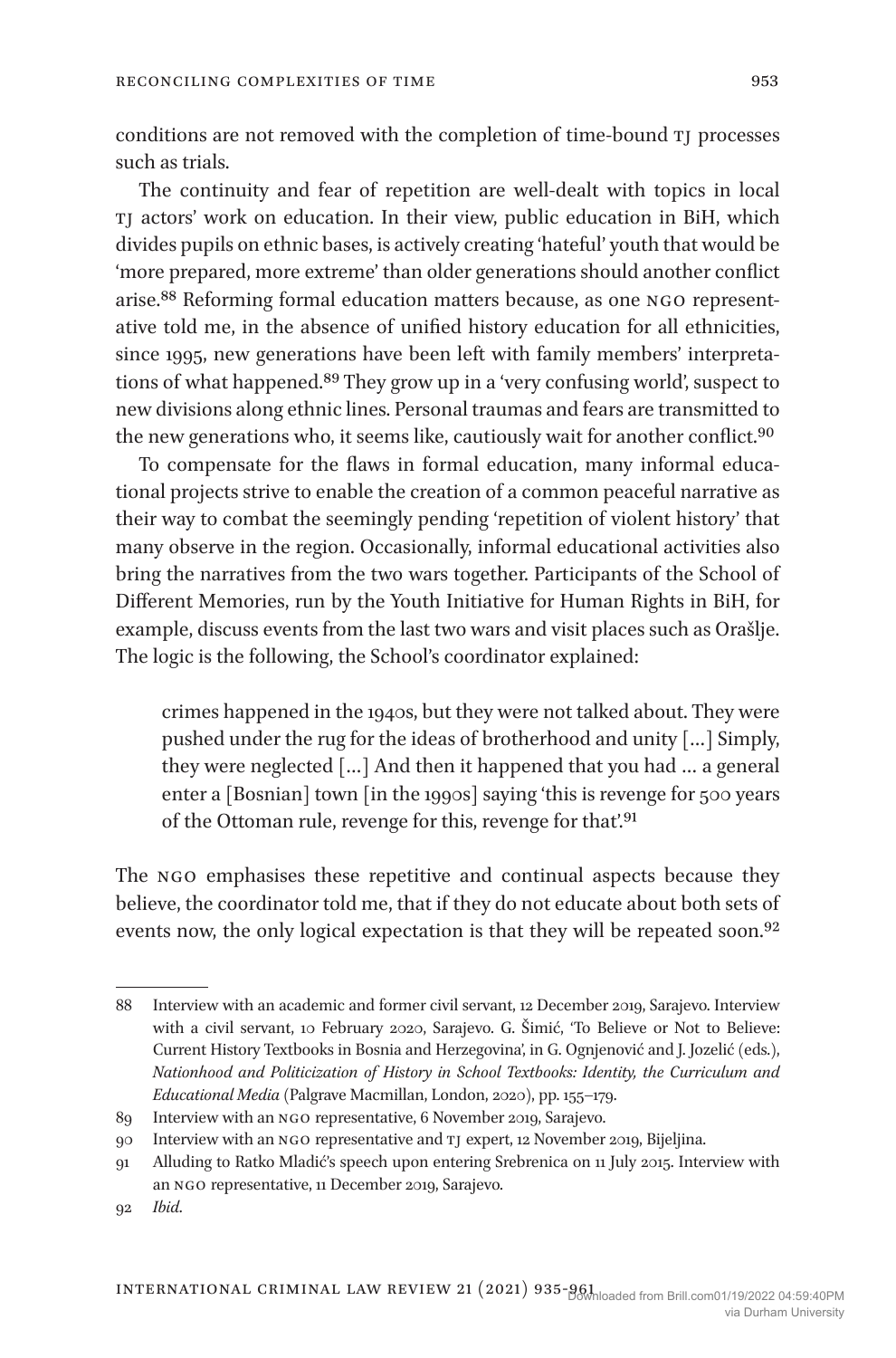Generations who can remember the war will not start a new one for multiple reasons, the interviewee concluded, but the problem arises with new generations with no personal memory of wars yet very pervasive divisive narratives about them. These divisive narratives point to continuity and not interruptions in linear time as per criminal justice understanding. 'The war is not over. Not in our heads', another interviewee added.<sup>93</sup>

In these perceptions of the relationship between the present and the future, processes of memorialisation and education come out as *timeless*. Particularly when the two go hand-in-hand it is the educational components of memorialisation processes that are stressed as crucial for the non-repetition of violence, long-term. A local TJ expert held that '[t]his is something that will outlive all of us. This type of commemoration and memorialisation is something that will outlive the present-day generations that are perhaps still witnesses of time'.94 These processes are timeless because they do not conform well with the typical elements of time-boundness such as points in time and limited durations.95 A memorial might have a start of its physical manifestation, but it does not necessarily have the beginning of what it represents. Furthermore, the end of its physical manifestation, while most likely, is unknown and usually not a doing of the actors who witnessed its birth. In perceptions of the future that is beyond our lifetimes, expanding into times that may not include us, these two processes are experienced as spaces in which the future reconstruction of the past, and therefore, history will be enabled. With time, the legacies of historical injustice fade away, so education and memorialisation are seen as fora for more permanent visibility of both recognition and accountability.

The temporal characteristics of the discussed memorialisation and education processes appear to be in contrast with state-led commemoration and public history education that are linear and exclusive of wider contexts; however, these dichotomies are not strict and can be destabilised in practice. Commemorating two or more conflicts together in particular can be detrimental to peace and justice goals as it can suggest that the society is trapped in a cycle of inter-ethnic hatred and violence. Such rhetoric has been employed by political elites in pursuit of nationalist agendas. To illustrate, the above reference to Ratko Mladić's statement upon entry into Srebrenica (referring to Bosniak population as 'Turks') is the kind of rhetoric that strategically portrayed continuity of harm and existence of 'ancient dangers' posed by the

<sup>93</sup> Interview with a civil servant, 17 December 2019, Sarajevo.

<sup>94</sup> Interview with an ngo representative and tj expert, *supra* note 91.

<sup>95</sup> For a discussion on the elements of temporality and law, *see generally* L.A. Khan, 'Temporality of Law', 40(1) *McGeorge Law Rev.* (2009) 55–106.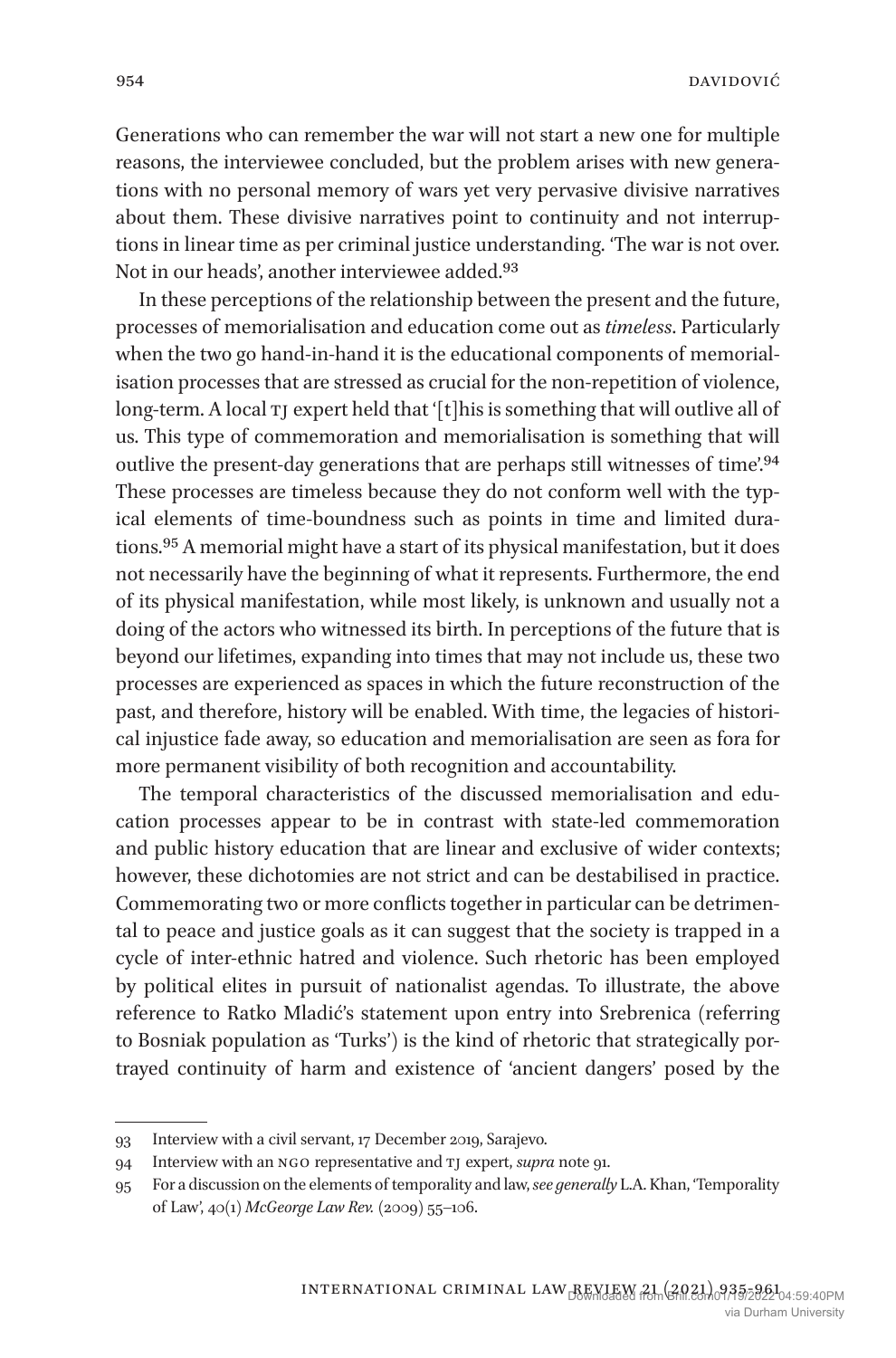other in order to accomplish a genocidal agenda.96 Similarly, formal education can utilise nationalistic narratives as 'indisputable historical truths' and seek to fixate group identities.<sup>97</sup> Public history education in BiH, segregated on ethnic bases, allows for the exercise of nationalist projects that remind pupils of their ethnic group's immense suffering through history, presented linearly. In stressing such victimhood but failing to portray the complexity of violence (and ethnicity) outside the sudden, violent ruptures, history education in particular cautions future generations of the possibility of renewed violence and victimisation by 'the other', for which, it is asserted, they should be ready.98 Outside BiH, scholarship has raised concerns about the practices of placing the past in a proper timeframe, a process called 'historicization', whereby temporal distance and difference are regulated, resulting in 'legitimate' yet incomplete historical knowledge in history education.99

The linearity/circularity dichotomy in memorialisation and education in particular can and should be further nuanced by demonstrating their coexistence within singular processes. As Đureinović demonstrates in her study of memory politics in Serbia, state-led commemorative practices can manifest both continuities and variabilities.100 They can produce new victims, perpetrators, and ideologies supporting the institutions of memory while still insisting on preserving continuity of patterns of historical interpretation and actors. History education will likely accommodate these variabilities in memory politics, and this can in turn shape the resistance from non-state actors promoting alternative memorialisation and education processes.

Observing the limitations and blurs between and across distinct temporal regimes and different forms of memorialisation and education points to tensions due to which manifestations of recurrence, circularity, and continuity require contextualisation and rooting in their unique and shared circumstances. Criminal justice, with its time-boundness has the potential to soothe some of these tensions. In the following section, I discuss how the temporal

<sup>96</sup> On the process of socially constructing Bosniaks as 'Turks' during the conflict, *see* E. Suljagić, 'Genocide by Plebiscite: The Bosnian Serb Assembly and Social Construction of "Turks" in Bosnia and Herzegovina', *Journal of Genocide Research* (2021) https://doi.org/ 10.1080/14623528.2021.1885570.

<sup>97</sup> Bellino, Paulson and Anderson Worden, *supra* note 22. *See* also K.D. Bush and D. Saltarelli, *The Two Faces of Education in Ethnic Conflict: Towards Peacebuilding Education for Children* (unicef Innocenti Research Centre, Florence, 2000).

<sup>98</sup> *See* Šimić, *supra* note 89.

<sup>99</sup> M. Keynes, 'History Education for Transitional Justice? Challenges, Limitations and Possibilities for Settler Colonial Australia', 13(1) *Int. J. Transit. Justice* (2019) 113–133, p. 115.

<sup>100</sup> J. Đureinović, *The Politics of Memory of the Second World War in Contemporary Serbia. Collaboration, Resistance and Retribution* (Routledge, Abingdon, 2020).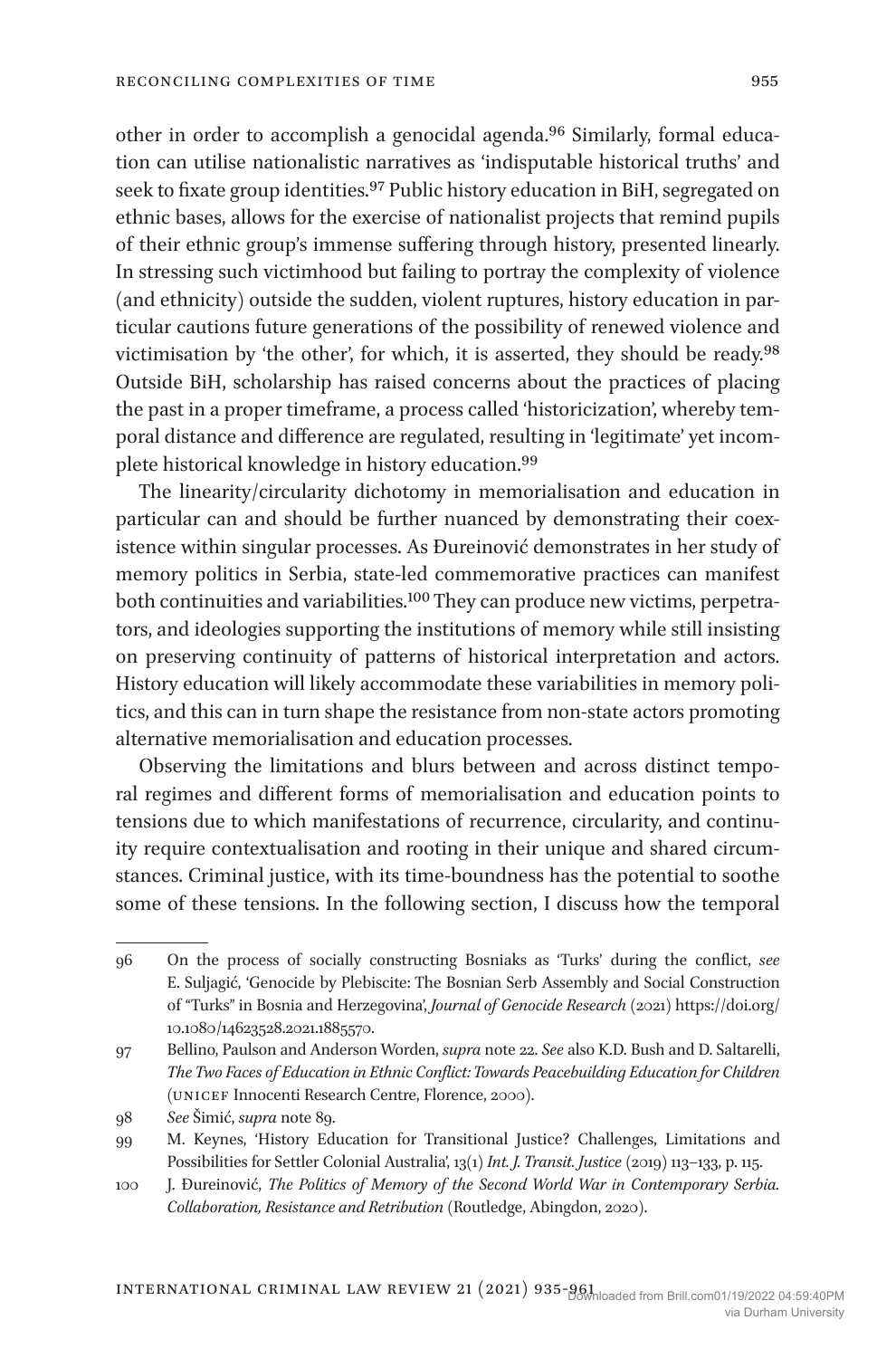regimes of time-boundness/timelessness and linearity/circularity can be reconciled in practice and what implications this has for the limitations of criminal justice, memorialisation and education.

#### **5 Bringing the Temporal Regimes Together**

With the closure of the ICTY and domestic war crimes proceedings in a rush to conclude their operations, more emphasis is placed on the afterlives of the strong criminal justice pillar in BiH. Trials' timebound legal functions of individual criminal accountability and specific deterrence seem to be in clash with the other, pedagogical and commemorative functions attached to criminal justice in transition that require long-term and widespread engagement with the public.101 Symbolically, trials are claimed to promote forward-looking goals of general deterrence and non-repetition of mass-scale violence and furthermore contribute to truth recovery by elaborating on the circumstance surrounding complex deviant acts such as genocide.<sup>102</sup> As mentioned, the IRMCT assumes a few responsibilities the ICTY and the ICTR used to have, including 'preservation and management of archives'.103 Although the archives remain the UN's property and are located in The Hague, since 2005, they have been utilised by local actors.104 This development is not surprising for the work of international criminal tribunals. Already in 2004, the UN Secretary-General report on the Rule of Law and Transitional Justice saw tribunals as 'helping establish a historical record'.<sup>105</sup> Later in the report, it was proposed that other TJ mechanisms are also needed to compensate for the limitations of criminal justice and complete, among others, a 'comprehensive historical record of what happened during the period of conflict and why'.106

<sup>101</sup> Simpson, *supra* note 68.

<sup>102</sup> *E.g.*, determining genocidal intent of the alleged perpetrator(s) necessitates scrutiny of contextual elements such as the general political doctrine, preparation, and repetitions of acts, attacks of cultural and religious property. *See* R. Petit, S. Ford and N. Jain, 'Exploring Critical Issues in Religious Genocide: Case Studies of Violence in Tibet, Iraq and Gujarat', 40(1) *Case Western Reserve J. Int. Law* (2007) 163–214.

<sup>103</sup> The International Residual Mechanism for Criminal Tribunals, *Functions*, available online at https://www.irmct.org/en/about/functions (accessed 11 October 2019).

<sup>104</sup> For instance, a local civil society organisation Humanitarian Law Centre has copied more than 115 000 ICTY documents into its archive accessible by researchers, victims' associations, and any interested individuals. *See* Humanitarian Law Center, *Archive of the icty Trials*, available online at http://www.hlc-rdc.org/?page\_id=17545&lang=de (accessed 11 October 2019).

<sup>105</sup> United Nations Secretary-General, 'The Rule of Law and Transitional Justice in Conflict and Post-Conflict Societies' (S/2004/616\*) p. 2.

<sup>106</sup> *Ibid*., p. 16.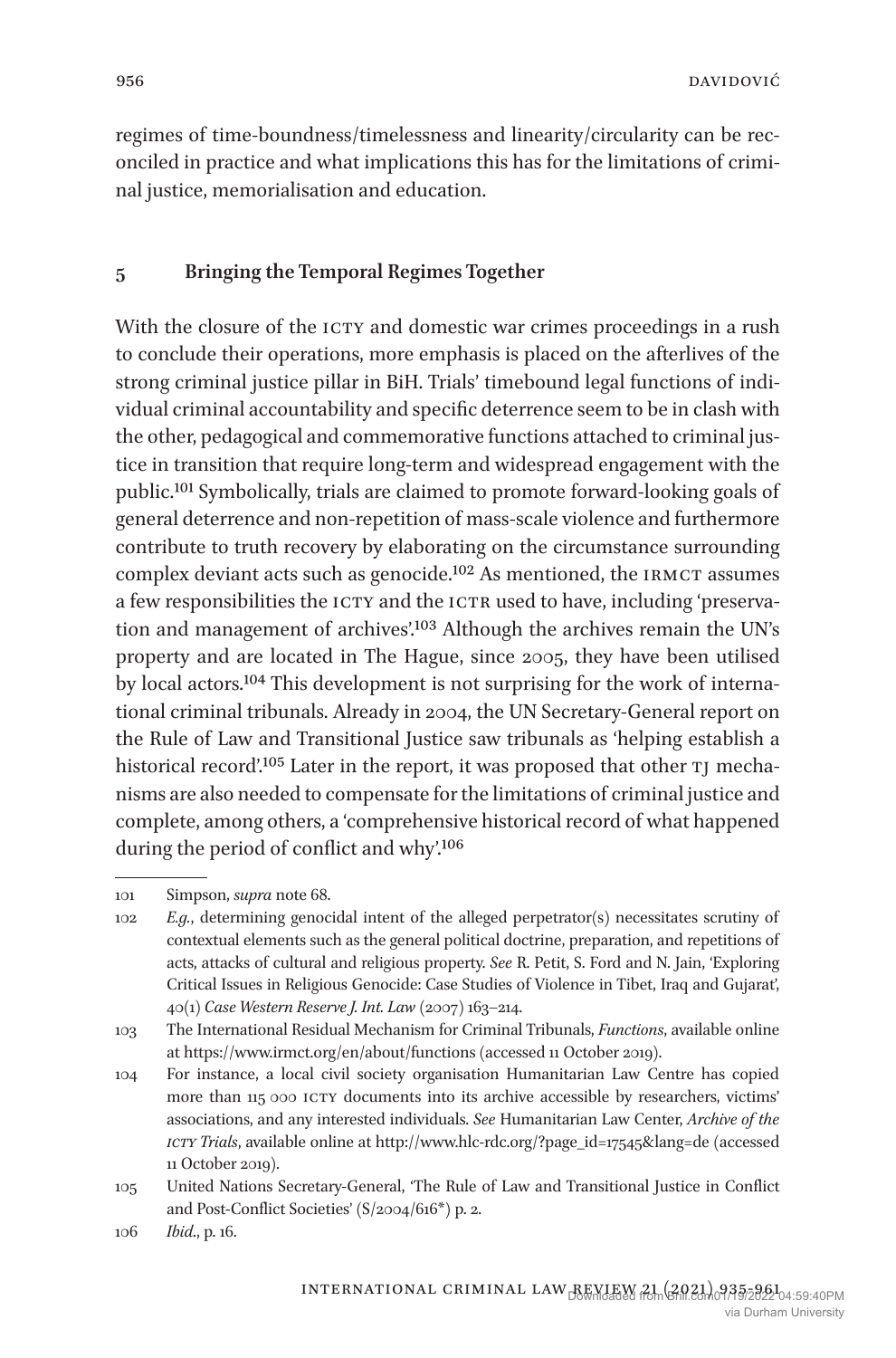The idea that criminal justice along with other  $TJ$  processes can complete a 'comprehensive' historical record is reflected in numerous grassroots examples. In the efforts to combat the now widespread denial of the Srebrenica genocide and other war crimes that were committed in BiH, activists' main tools are court judgments: that of the ICTY, the ICJ, and the Court of BiH, all of which qualified the crimes in Srebrenica as 'genocide'. The time to rule on the crimes in Srebrenica is either passing or has already passed; yet the afterlives of these judgments can be long-lasting. There will be no going back and changing these judgments, so a person in the present can somewhat reliably count on their existence in the future.

Where would court records exist if not only in an archive in The Hague? For a reconciliation of temporal regimes, these and hundreds of other judgments need to establish roots in timeless and non-linear transitional justice processes. The proposition to extend the afterlives of criminal justice into memorialisation and education comes with a serious caveat. I do not wish to argue for criminal justice institutions to create historical accounts of past violent events. Firstly, they have a limited ability to do so due to strict legal requirements and disciplinary limitations.107 Secondly, making criminal law the sole authority on 'the truth' would be a manifestation of the force of law where the law, through its application, suppresses alternative interpretations and experiences of justice and violence. Resorting to criminal law and criminal law only could be seen as a forceful way of shaping and capturing historical meaning and the preferred collective memory.108 Thus to argue for a reconciliation of temporalities of criminal justice, on the one hand, and memorialisation and education, on the other, is not to argue for a blanket acceptance of the historical narrative created by criminal tribunals but for a harmonious inclusion of judicial recognition and accountability into less time-constrained processes.

Seeking to reconcile temporal regimes can also benefit education and memorialisation processes when such are controversial and have the potential to reinforce some of the harmful rhetoric of (ancient) hatred. A prominent way of aligning the temporal regimes is by using the documents produced by criminal justice institutions as *factual* foundations for memorialisation and education. The nevertheless political act of incorporation of the 'knowledge' produced by courts is welcome as a sort of consensus on the foundations of memorialisation and education on which manifestations of circularity can be built. While criminal justice institutions, primarily the ICTY, have been

<sup>107</sup> Aksenova, *supra* note 66.

<sup>108</sup> O. Simić, 'Remembering, Visiting and Placing the Dead: Law, Authority and Genocide in Srebrenica', 13 *Law Text Cult.* (2009) 279–310.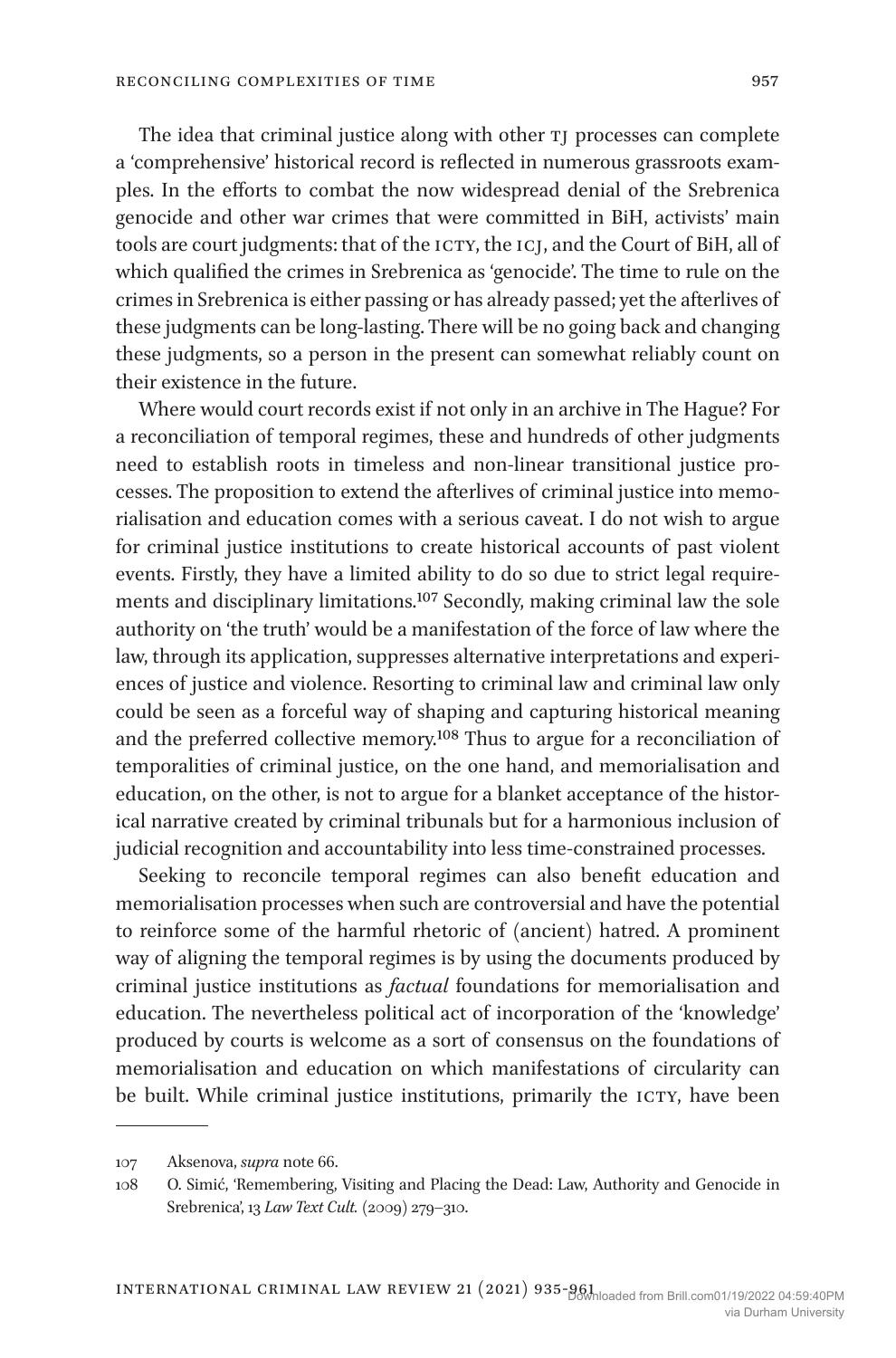disliked, disapproved of and even challenged in the public, much of this being ethnically conditioned,<sup>109</sup> the overarching belief among TJ actors in BiH is that the work of the ICTY is still 'the most objective thing that ever could have happened'.110

An illustrative example is the two plaques, one in Bosnian and one in English, placed at the entrance to the newly restored City Hall in Sarajevo. The example was given by an interviewee from a local NGO who alluded that the language on the plaques was discriminatory.<sup>111</sup> She further held that the ICTY Information Centre is located in the same building, which, in her view, should make the information about the appropriate language of accountability easily accessible. Memorial plaques should not say that the commemorated violations were committed by 'Serbs' or 'Chetniks' collectively, she asserted, 'but *that* army under *that* command,' to avoid labelling an entire ethnic group as criminal.112 Another contested qualification placed on a memorial was that of the word 'genocide' written on the above-mentioned monument in Višegrad. The Republika Srpska authorities opposed the wording because, they alleged, no criminal proceedings thus far have qualified the crimes committed in this town as 'genocide'. Eventually, the word 'genocide' was removed from the monument in 2014 and the rest, including bringing together victims of two wars, remains.<sup>113</sup>

In education, too, many tj actors engage with court documents, most notably judgments issued by the ICTY and the Court of BiH. Such trends are well observed in the Memorial Centre Potočari, for instance, which relies on the ICTY judgments to tell the truth about the genocide in Srebrenica. The space hosts numerous posters with photographs of perpetrators and the sentences issued by the ICTY and video projections of testimonies. When I visited the Memorial Centre in November 2019, I watched a short film together with other visitors. The chronology of the events in Srebrenica in the film was reconstructed based on the ICTY findings. Furthermore, most, if not all civil society organisations interviewed also use court-established facts in their seminars, summer schools, and other informal educational interactions with the youth and the public to teach what happened.

Crucially, there are truths that criminal justice institutions have not yet told and probably never will due to their time-boundness. There, in the two timeless

<sup>109</sup> *See* M. Milanović, 'The Impact of the icty on the former Yugoslavia: An Anticipatory Postmortem', 110(2) *Am. J. Int. Law* (2016) 233–259.

<sup>110</sup> Interview with a BiH genocide scholar, 7 November 2019, Sarajevo.

<sup>111</sup> The English language memorial plaque reads 'On this place, *Serbian criminals* in the night of 25th–26th August 1992 set on fire national and University's library of Bosnia and Herzegovina. … Do not forget. Remember and warn!' The emphasis is mine.

<sup>112</sup> Interview with an ngo representative, *supra* note 90.

<sup>113</sup> Centar za nenasilnu akciju, *supra* note 23.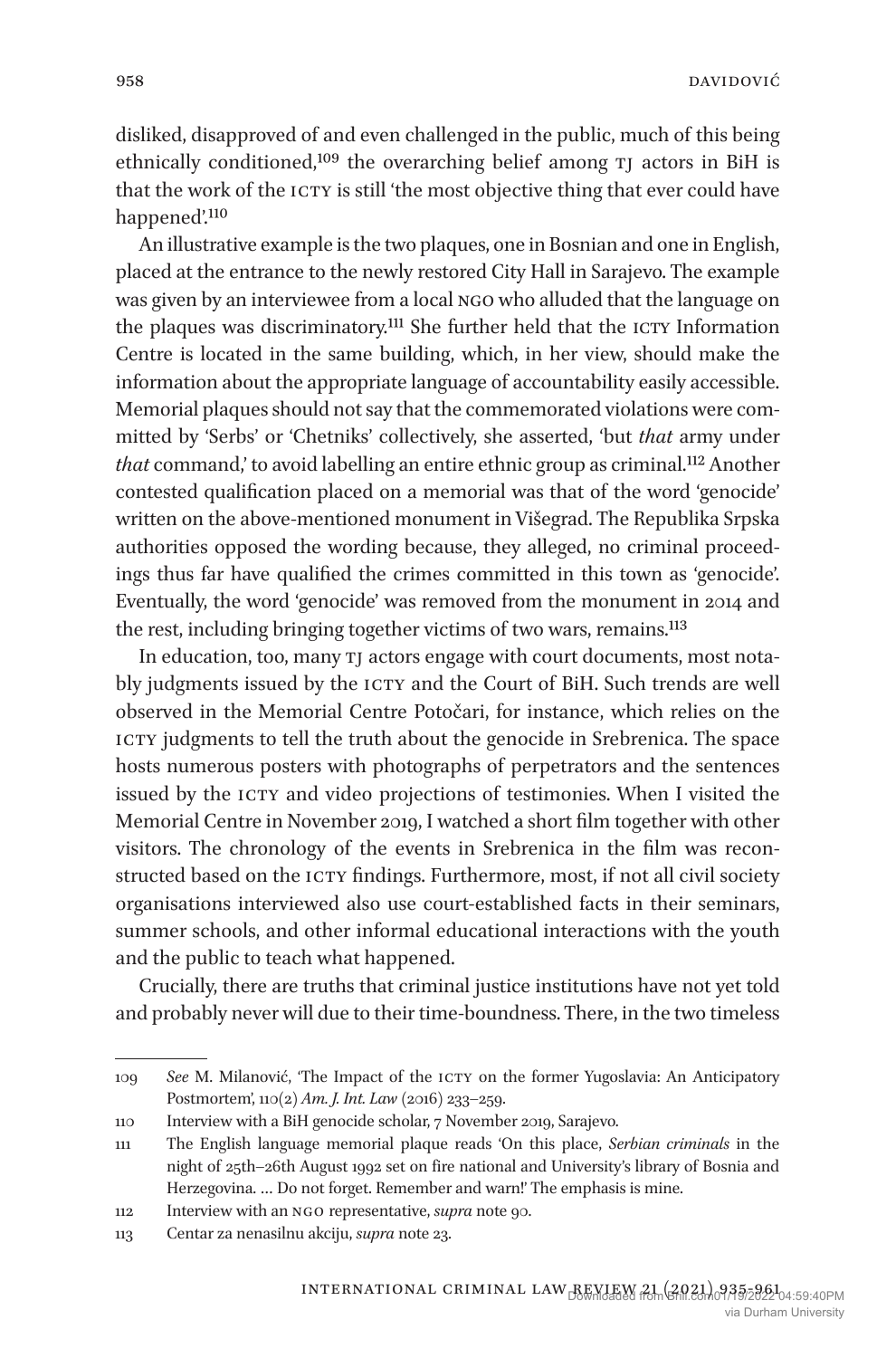processes, the criminal justice pillar is used as a *legitimating* foundation, a starting point. Court findings are not straightforwardly transmitted into either memorialisation or education, but tj actors who work on these processes are often in a position to select which other stories are told and remembered and in what ways. Sometimes education is done in more experiential ways where sites of atrocities are visited and numerous competing stories from conflict are heard, and then judged together against any existing court judgments on the case or the area.114 In the case of a group of activists who mark the unmarked sites of atrocity across BiH, their markings are usually, but not always buttressed by court rulings establishing that a war crime took place which gives legitimacy to their cause. Nevertheless, when a court ruling is missing, they rely on, among others, personal memories of survivors or war veterans to gather information about what happened at a particular site.115 Investigative journalists follow that logic, too. In the Transitional Justice program of the Balkan Investigative Reporting Network, for example, the editorial policy strictly necessitates stories to be supported by court findings.116 Nevertheless, occasionally, the journalists find it necessary to report on a story that has not been adjudicated on. In that case, the reportage would not focus on individual criminal responsibility, but rather invite interpretations from the audience by presenting evidence.

The idea is that out of these negotiations in memorialisation and education processes, which are and will keep being informed by criminal justice doings in the future, emerges a historical, and inevitably, political consensus. This future consensus would, after all, reconstruct the past as we know it today. The consensus is first and foremost made about qualifications of criminal acts and criminal groups and individuals, which is where criminal justice is widely used as a factual foundation. In acknowledging lived experiences of injustice that are not captured by criminal justice, these processes refer to criminal justice as a legitimating foundation to point to how widespread, diverse, and pervasive violence was but expand beyond the past as captured by criminal justice alone. Through these negotiations, the processes of memorialisation and education also gain legitimacy to disturb some of the dominant state or entity-led commemorative narratives that may run in a different temporal regime and/ or distinct historical interpretation. Political elites' resistance to collective memory and the co-option of individual memories inevitably slows down these processes. This aspect is not to be forgotten. However, temporal reconciliations, as illustrated above, have been taking place and taking roots and

<sup>114</sup> Interview with ngo representative, *supra* note 92; Interview with ngo representative and tj expert, *supra* note 91.

<sup>115</sup> Interview with an ngo representative, 4 February 2020, Sarajevo.

<sup>116</sup> Interview with a program director, 20 February 2020, Belgrade.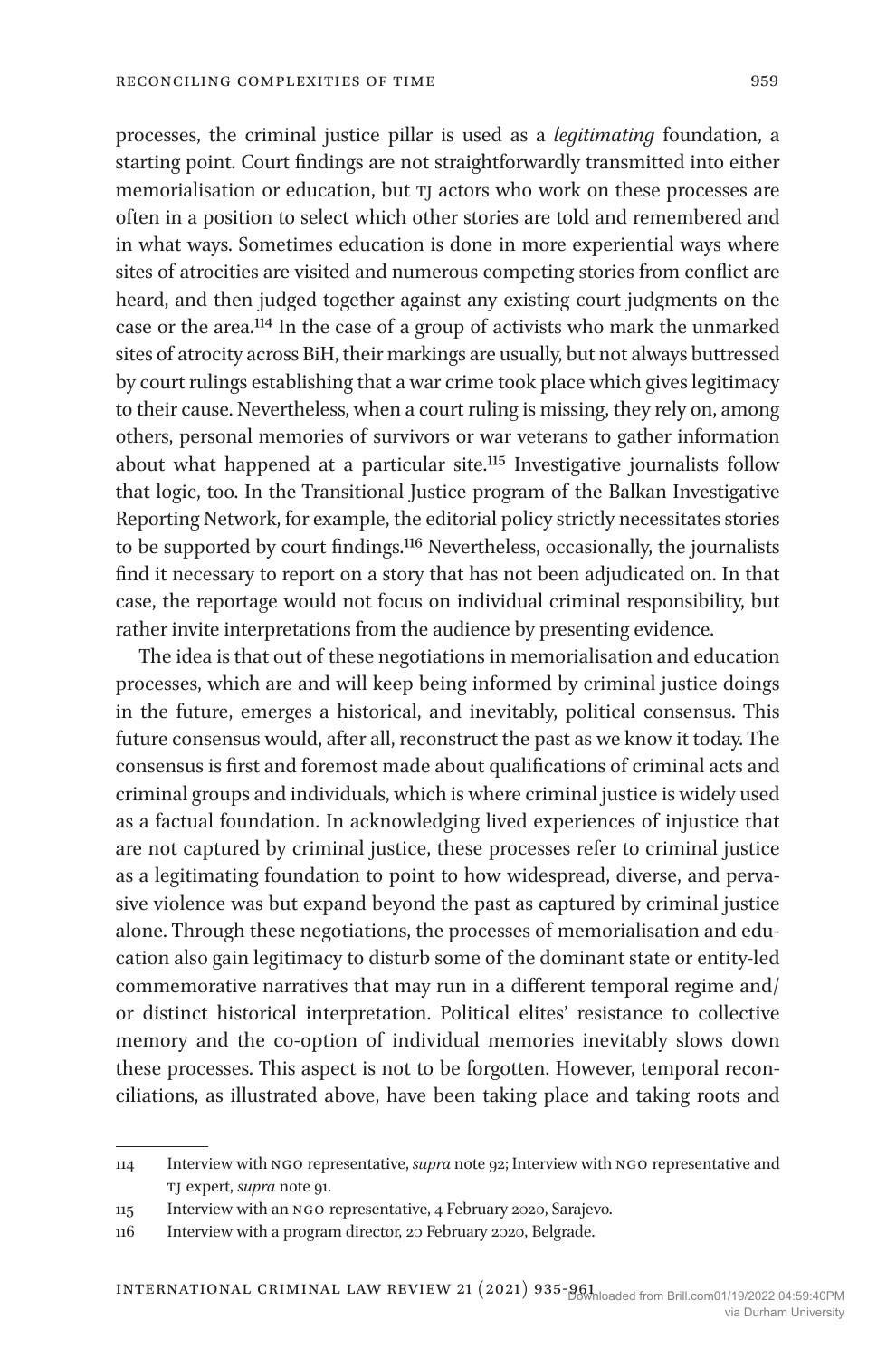gaining interest and support of the more technocratic TJ structures, prolonging the afterlives of criminal justice. Reconciling dichotomies of temporality in criminal and non-institutional  $TJ$  thereby begins to look like a more holistic approach to transitional justice, one that observes and acknowledges both temporal regimes of linearity/circularity and time-boundness/timelessness. When the timeless processes of memorialisation and education tie the principles of recognition and accountability that stem from criminal justice to them, they can transcend the linear project of 'dealing with the past' by pointing to continuities, circularities, and contextualities, expand it across generations and in doing so, extend as well as complement the efforts made by the timebound criminal justice.

#### **6 Conclusion**

This article has investigated the temporal regimes associated with criminal justice, memorialisation, and education, and discussed the possibilities and implications of reconciling these temporal dichotomies in practice. It has been argued that contemporary transitions cannot only be understood as breaks in linear time in which the past is 'dealt with' so that a better future can begin. Instead, numerous empirical examples showed that the past, and all the violence and grievances that come with it, as well as the future are reconstructed in the present. This article, therefore, calls for earlier and more encompassing outreach in future international criminal justice contexts whereby non-conventional TJ processes, and memorialisation and education in particular, are prioritised as spaces that both accommodate the afterlives of criminal justice and compensate for some of its inherent shortcomings stemming out of time-boundness and linear legal procedure. Simultaneously, processes of memorialisation and education can benefit from reconciliation with criminal justice, with all its limitations, to avoid potentially perpetuating what they seek to challenge and add legitimacy to the challenges they pose to certain state-led commemorative and educational practices rooted in nationalist agendas. In the era where ensuring non-repetition of violence is the overarching telos of transitional justice, distinct temporalities of violence and justice ought to be studied and negotiated in an effort to avert such recurrence. To that end, future research might wish to investigate the temporal dichotomies in or together with other  $\eta$  mechanisms and processes such as reparations and institutional reform.

In transitional contexts, it is evident that criminal justice, where wanted, is urgent due to its time-boundness. The lesson that should be learned from BiH